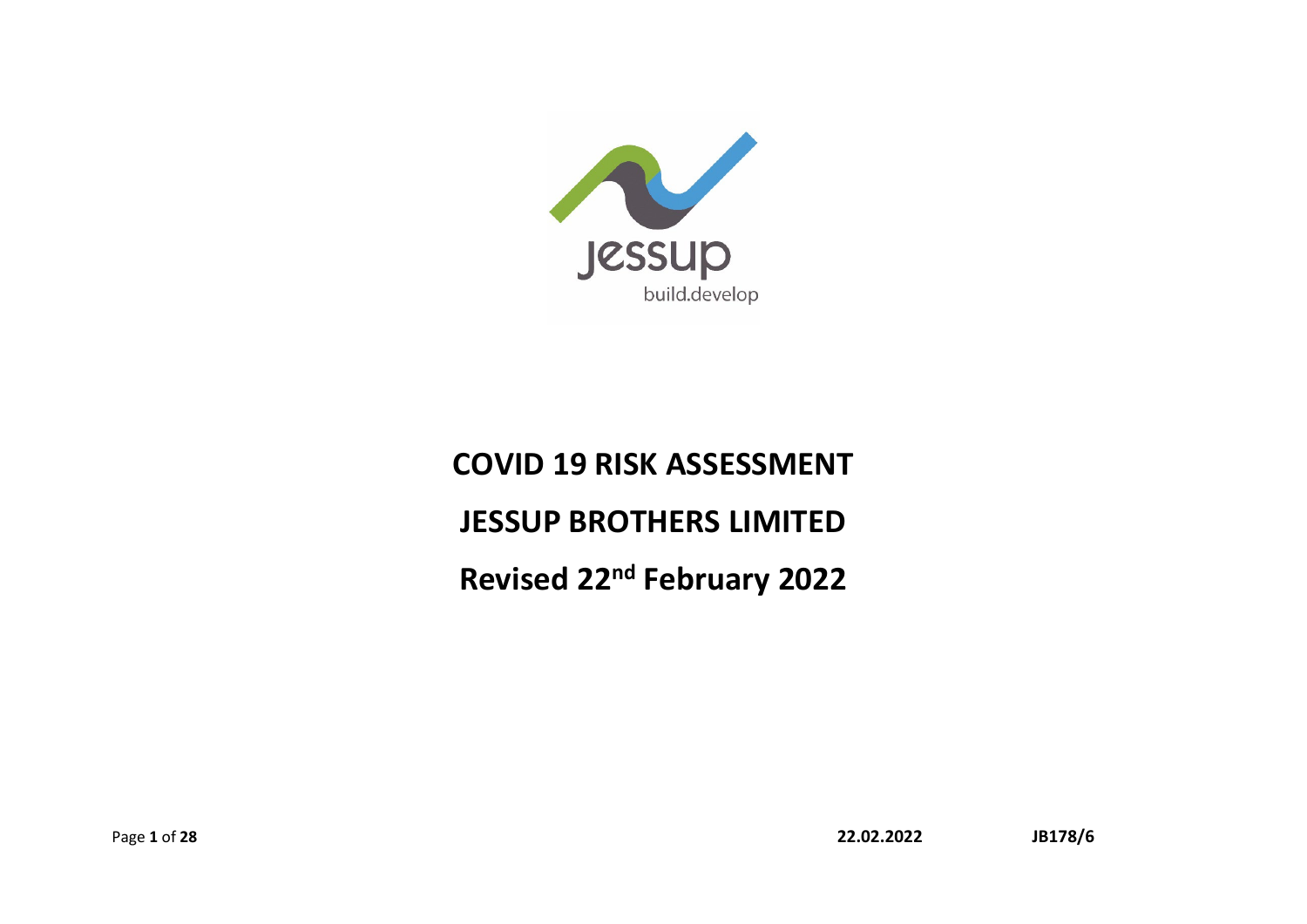## **COVID 19 STATEMENT**

At Jessup the safety of our workforce and the communities we work in is paramount. In response to the COVID-19 pandemic, we have introduced mandatory changes to the way our staff, contractors and suppliers are working on an on-going basis as Government guidance has been revised throughout the pandemic.

Following the Government's announcement 21 February 2022 announcing the removal of all remaining legal obligations under COVID 19 Workplace legislation in England with effect Thursday 24<sup>th</sup> February 2022 and adoption of the government's plan for living with COVID 19 a detailed review of the Jessup COVID 19 risk assessment & COVID 19 Safe Systems of Work and temporary COVID 19 work procedures were carried out. This includes all our sites and head offices operations.

These policies and procedures have been prepared in line with all latest legislative guidance, HM Government Working Safely During COVID-19.

From 24<sup>th</sup> February 2022, staff will no longer be legally required to self-isolate if you test positive for COVID-19. New guidance will advise people who test positive to stay at home and avoid contact with other people, as you would with influenza for instance.

Additionally, you will no longer be legally required to self-isolate if you are an unvaccinated close contact and will no longer be advised to test for 7 days if you are a fully vaccinated close contact. New guidance will set out precautions for reducing risk to yourself and others

The guidance reinforces the requirement for everyone to take personal responsibility for the mutual protection of ourselves and our colleagues.

We have introduced COVID-19 Safe Operating Procedures to ensure everyone works safely.

All policies and procedures are maintained under constant review and will be amended in line accordance with government guidance as becomes a necessary.

Page **2** of **28 22.02.2022 JB178/6**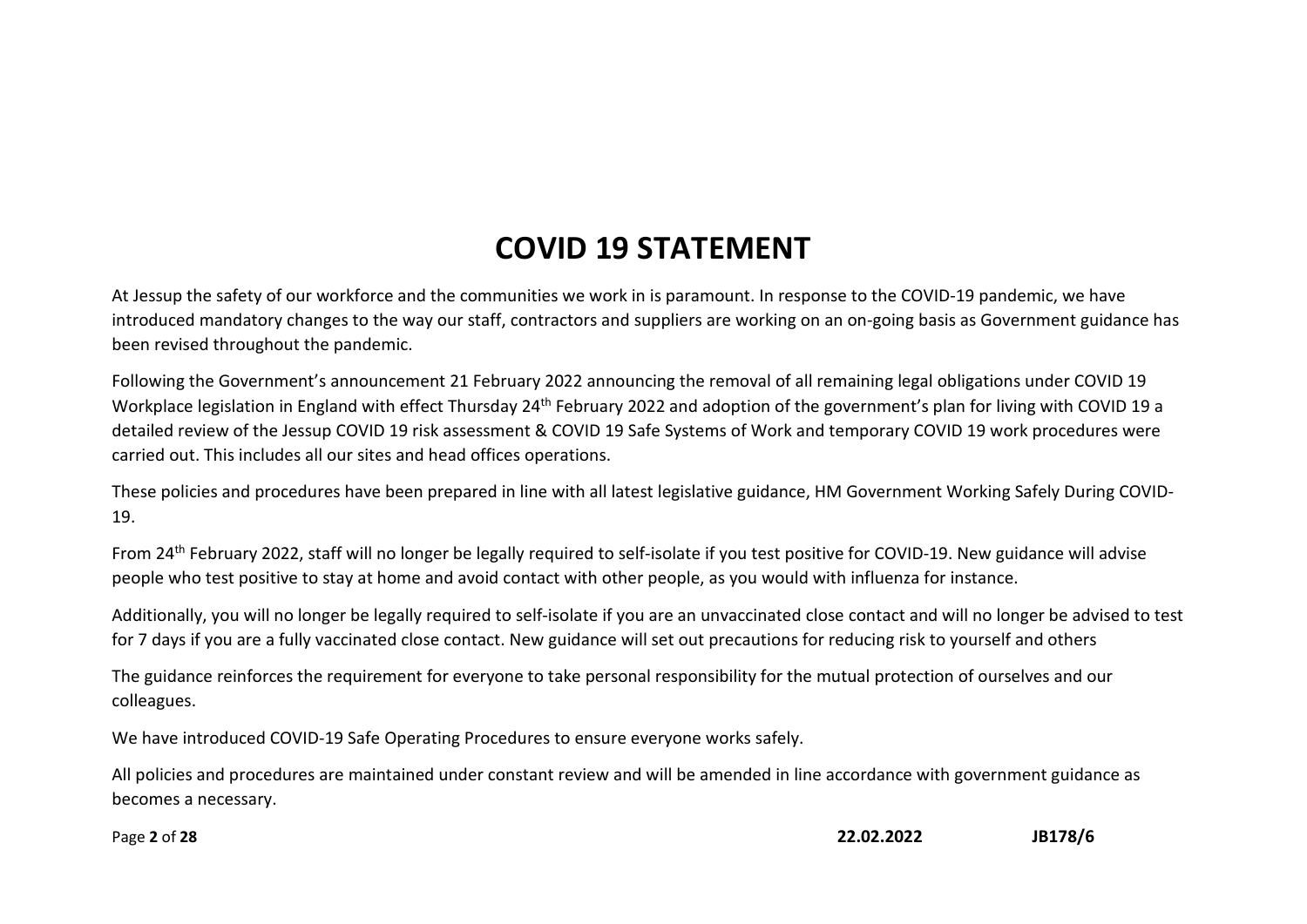| <b>Description of Task</b> | COVID 19 Risk assessment            |
|----------------------------|-------------------------------------|
| <b>Issue date</b>          | 22.02.2022                          |
| Author                     | Mark Eustace SHEQ Manager           |
| <b>Review date</b>         | 21.02.2023 or earlier based on risk |

| <b>Description of task</b>                                                                                                                   |
|----------------------------------------------------------------------------------------------------------------------------------------------|
| This document is a generic risk assessment for Jessup Brothers Limited work activities during the coronavirus (COVID-19) pandemic. This is a |
| generic risk assessment and as such may not cover all possible risks. These will be identified, and appropriate risk reduction control       |
| measures put in place via workplace specific risk assessments.                                                                               |

| Who may be affected | Stafi<br>contractors, site<br>I the general public<br>visitors and |
|---------------------|--------------------------------------------------------------------|
|---------------------|--------------------------------------------------------------------|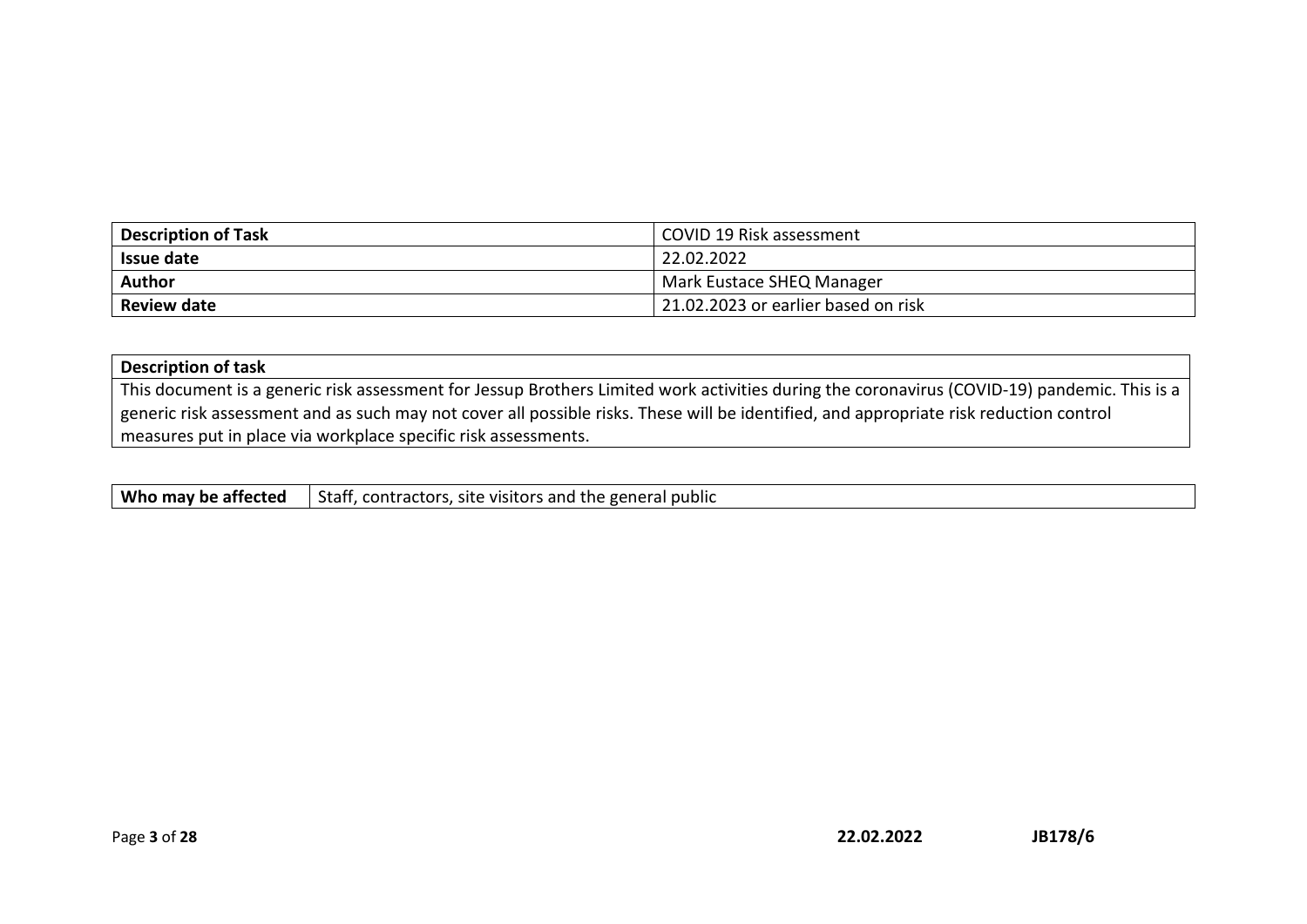| Hazard                                                                             | <b>Risk</b>                                                                                                                                                                                                                                                                                                                      | <b>Initial</b><br>risk | <b>Risk reduction/control measure</b>                                                                                                                                                                                                                                                                                                                                                                                                                                                                                                                                                                                                                                                                                                                                                                                                                                                                                                                                                                                                                                                                                                                                 | <b>Residual</b><br>risk | <b>Risk</b><br>reduction/control                                                                                                                                                                                                                        |
|------------------------------------------------------------------------------------|----------------------------------------------------------------------------------------------------------------------------------------------------------------------------------------------------------------------------------------------------------------------------------------------------------------------------------|------------------------|-----------------------------------------------------------------------------------------------------------------------------------------------------------------------------------------------------------------------------------------------------------------------------------------------------------------------------------------------------------------------------------------------------------------------------------------------------------------------------------------------------------------------------------------------------------------------------------------------------------------------------------------------------------------------------------------------------------------------------------------------------------------------------------------------------------------------------------------------------------------------------------------------------------------------------------------------------------------------------------------------------------------------------------------------------------------------------------------------------------------------------------------------------------------------|-------------------------|---------------------------------------------------------------------------------------------------------------------------------------------------------------------------------------------------------------------------------------------------------|
|                                                                                    |                                                                                                                                                                                                                                                                                                                                  |                        |                                                                                                                                                                                                                                                                                                                                                                                                                                                                                                                                                                                                                                                                                                                                                                                                                                                                                                                                                                                                                                                                                                                                                                       |                         | measure for                                                                                                                                                                                                                                             |
| Carrying out work<br>activities during the<br>coronavirus (COVID-<br>19) pandemic. | Contact with<br>persons who may<br>be infected with<br>the COVID-19<br>virus.<br>Contact with<br>surfaces that<br>may be<br>infected with<br>the COVID-19<br>virus.<br>Employee<br>wellbeing<br>affected<br>because of<br>the change in<br>working<br>practices as a<br>result of the<br>coronavirus<br>$(COVID-19)$<br>pandemic | High                   | Communication to the workforce:<br>That everyone has a duty to protect themselves<br>$\bullet$<br>and others by inhibiting the spread of the COVID-<br>19 virus.<br>Persons awaiting the result of a COVID 19 test<br>result ARE ADVISED NOT attend the workplace.<br>Everyone needs to follow the published and<br>$\bullet$<br>communicated advice from the Government.<br>From 24 <sup>th</sup> February 2022 the Government<br>$\bullet$<br>removes the legal requirement to self-isolate<br>following a positive test. Adults and children who<br>test positive will continue to be advised to stay<br>at home and avoid contact with other people for<br>at least 5 full days and then continue to follow<br>the guidance until they have received 2 negative<br>test results on consecutive days.<br>Anyone who develops symptoms of the COVID-<br>19 virus whilst at work is advised to return home<br>immediately and avoid touching anything as they<br>would do with influenzas. They should also<br>cough or sneeze into a tissue and put it in a bin,<br>and if no tissues are available, they should cough<br>and sneeze into the crook of their elbow. | Low                     | implementation by<br><b>Chief Executive</b><br>Officer &<br>Managing<br>Director<br>(engagement and<br>support).<br>Senior<br>Management<br>Team.<br>SHEQ Manager.<br>Contracts<br>Managers.<br><b>Project Managers</b><br>Site Managers.<br>Workforce. |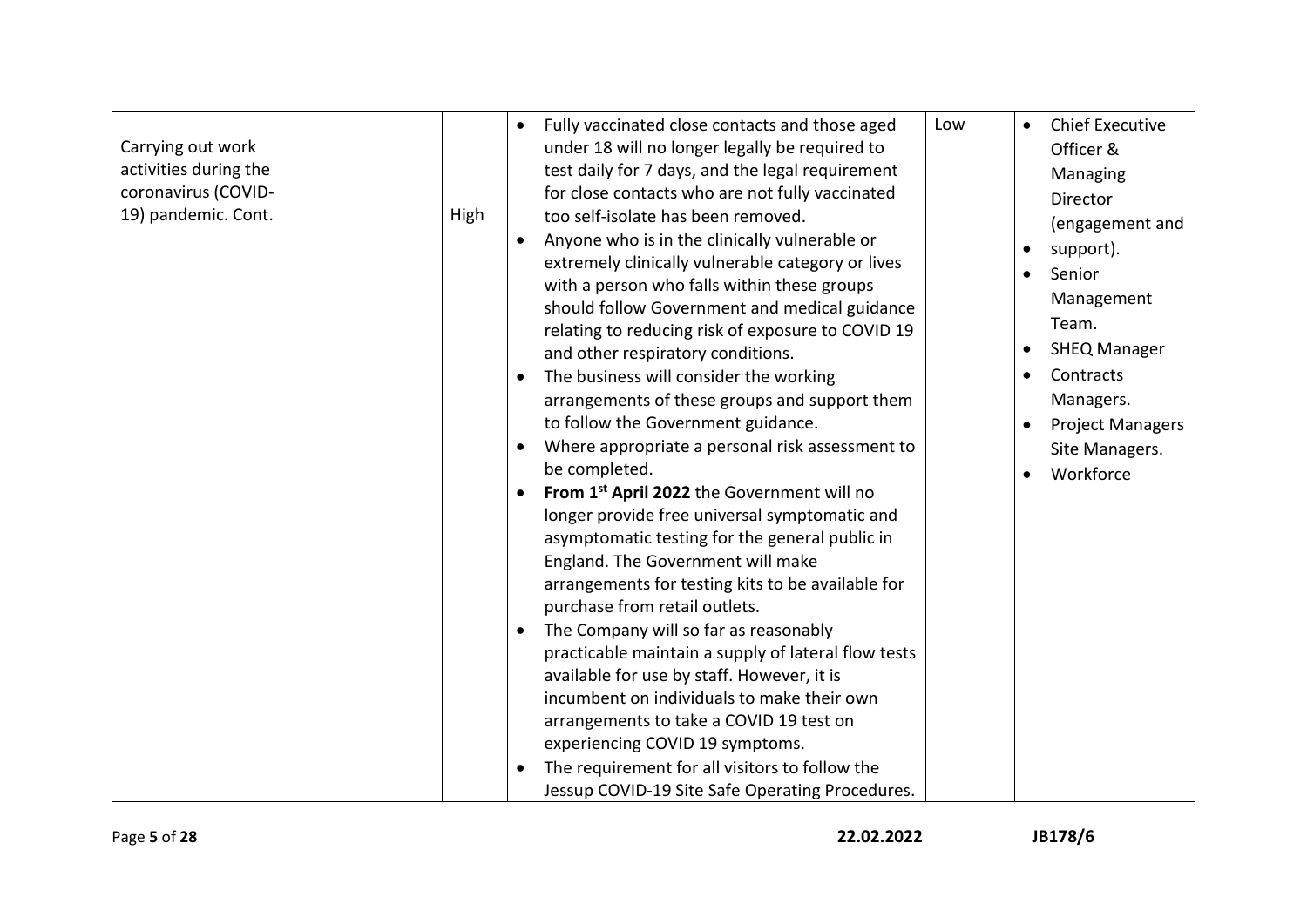|  | What to do in relation to cleaning after a known<br>or suspected case COVID-19 in the workplace.<br>What to do if in relation to accidents, security<br>and incidents during the coronavirus (COVID-19)<br>pandemic.<br>Guidance on work- related travel, to include<br>travel to and from the workplace, those that<br>travel together and operatives that travel<br>together in work vehicles.<br>Non-compliance with the Jessup Brothers<br>Limited COVID-19 procedures, and local<br>workplace rules could result in employees of the<br>Jessup Brothers Limited being subject to<br>disciplinary action and workers being prohibited<br>from working at any Jessup Brothers site.<br>Government specific advice & guidance.<br>$\bullet$<br>Workplace specific guidance.<br>Workplace specific risk assessments.<br>Strict enforcement of workplace specific risk<br>reduction control measures.<br>Support from the Jessup Mental Health First<br>Aiders and workplace mental health |
|--|--------------------------------------------------------------------------------------------------------------------------------------------------------------------------------------------------------------------------------------------------------------------------------------------------------------------------------------------------------------------------------------------------------------------------------------------------------------------------------------------------------------------------------------------------------------------------------------------------------------------------------------------------------------------------------------------------------------------------------------------------------------------------------------------------------------------------------------------------------------------------------------------------------------------------------------------------------------------------------------------|
|  |                                                                                                                                                                                                                                                                                                                                                                                                                                                                                                                                                                                                                                                                                                                                                                                                                                                                                                                                                                                            |
|  | communications.                                                                                                                                                                                                                                                                                                                                                                                                                                                                                                                                                                                                                                                                                                                                                                                                                                                                                                                                                                            |
|  | Workforce, contractors, clients and members of<br>the public encouraged to report safety concerns<br>to Site Managers/Line Managers or the SHEQ<br>Manager/SHEQ Coordinator.                                                                                                                                                                                                                                                                                                                                                                                                                                                                                                                                                                                                                                                                                                                                                                                                               |
|  | Any concerns will be investigated by the SHEQ<br>Manager and appropriate action taken.                                                                                                                                                                                                                                                                                                                                                                                                                                                                                                                                                                                                                                                                                                                                                                                                                                                                                                     |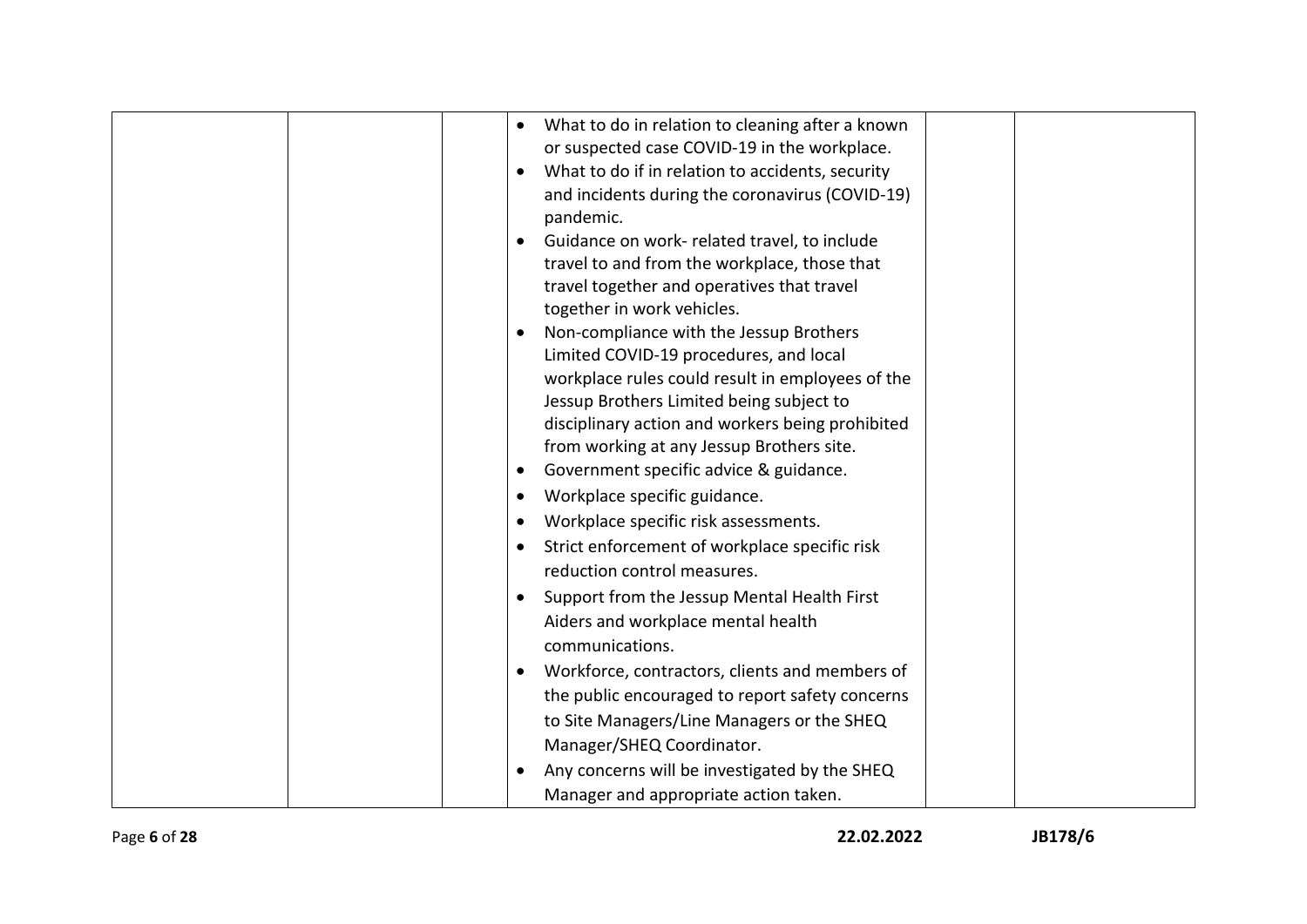|  | Engagement with the workforce on COVID-19<br>$\bullet$<br>related issues through local meetings with the<br>SHEQ Manager and meetings with the Jessup<br>COVID 19 consultation Group |  |
|--|--------------------------------------------------------------------------------------------------------------------------------------------------------------------------------------|--|
|  |                                                                                                                                                                                      |  |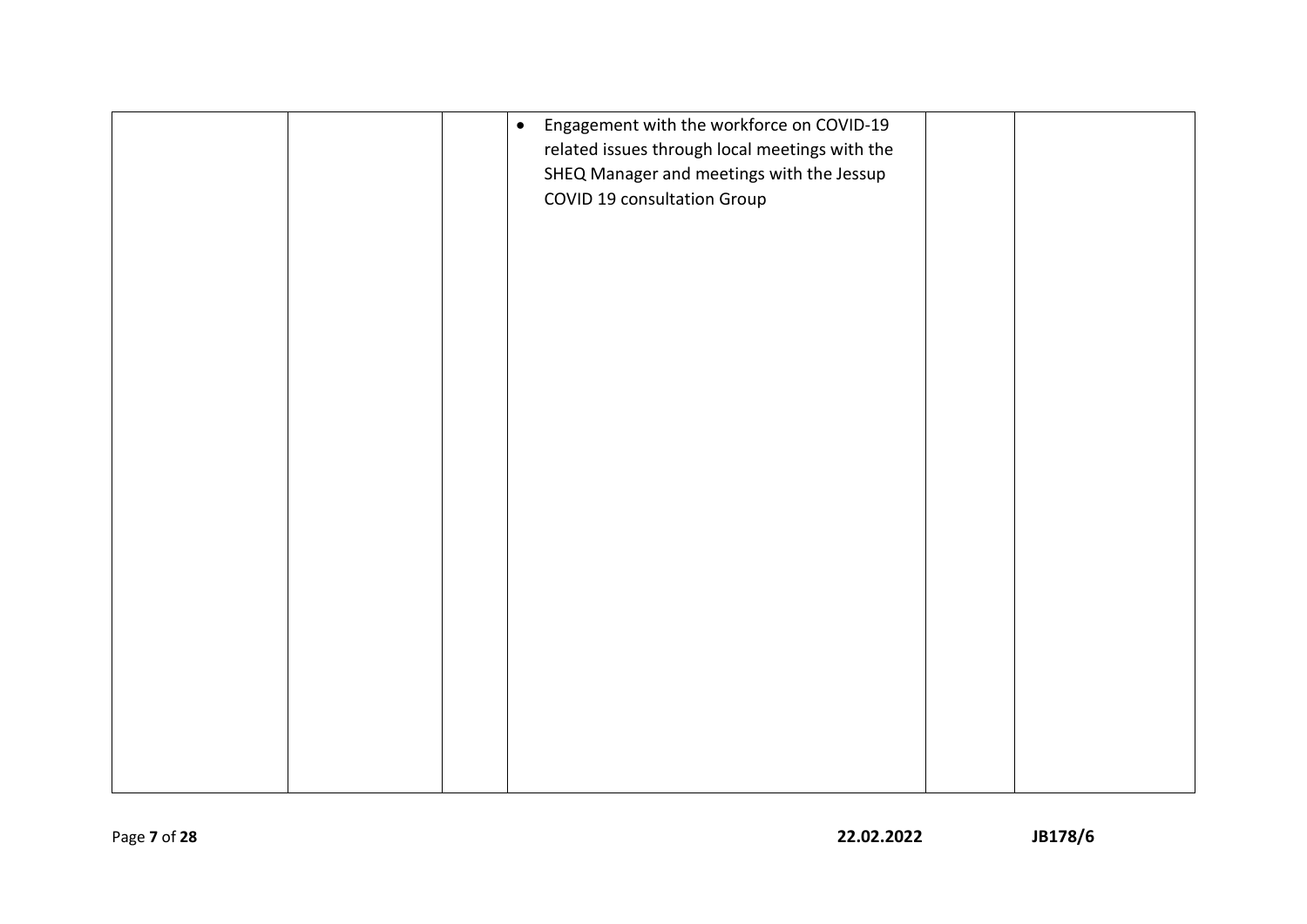#### **Risk Assessments COVID 19 Site Visits**

#### **Information and training**

This is via:

- Jessup Brothers Limited COVID-19 site safe operating procedures.
- Task specific COVID-19 RAMS, which all employees and contractors must confirm acceptance they will follow.
- Signage and posters across workplaces.
- Jessup SHEQ Manager.
- Senior Management.
- Contracts Managers.
- Project Managers & Site Managers.
- Jessup Staff Health, Safety & Communications Group

#### **Monitoring and supervision**

This is via:

- Jessup Induction records.
- Jessup COVID-19 Site Safe Operating Procedures.
- Jessup COVID-19 Risk Assessments.
- Health & Safety Non-Compliance Notices.
- Jessup SHEQ Coordinator Site Safety Audits.
- Jessup SHEQ Manager
- Senior Management.
- Contracts Managers.
- Project Managers & Site Managers.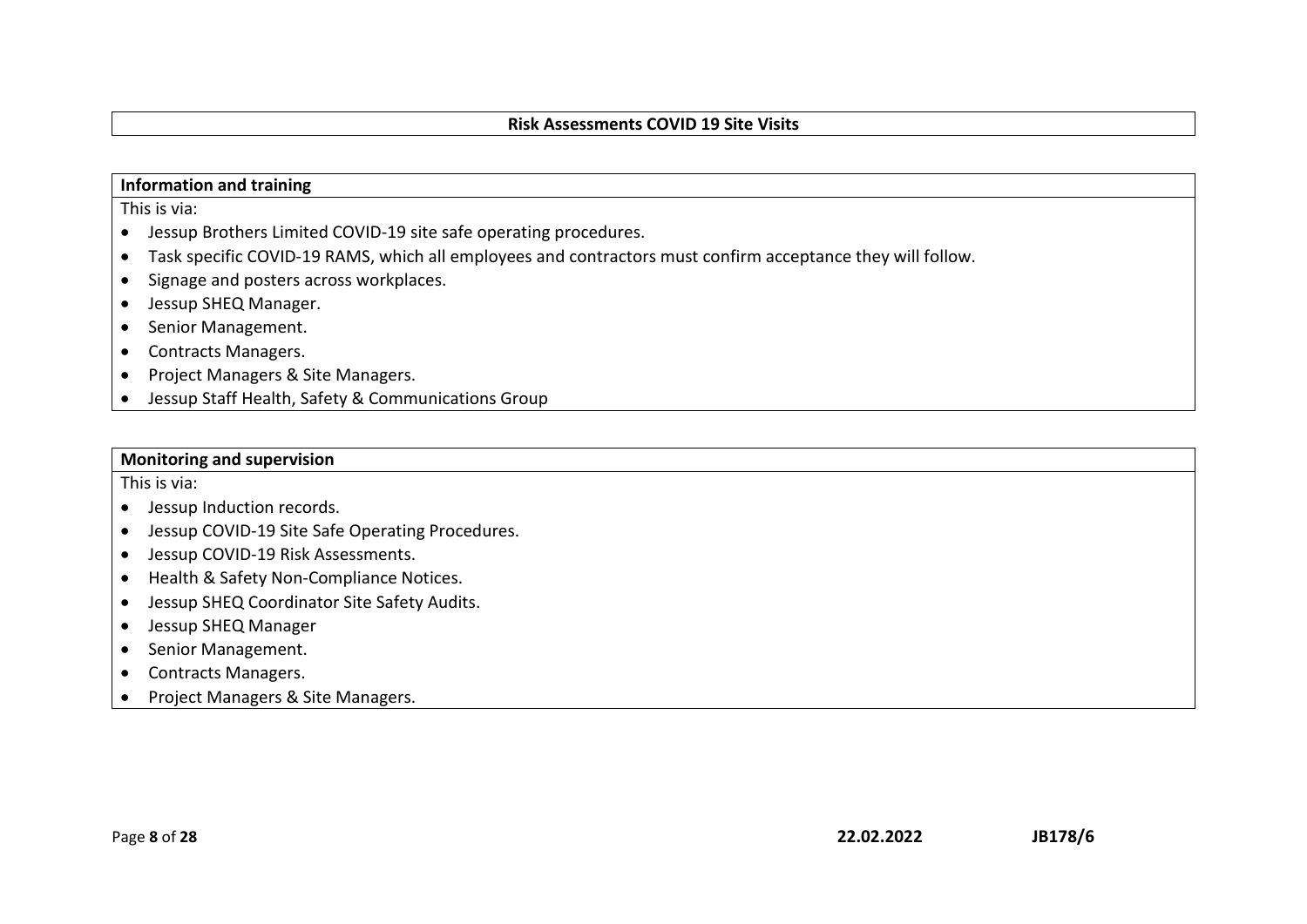## **Workplace Specific Guidance**

Site operations Page 9 – 16

Office operations Page 17 - 22

Defect clearance operations in occupied properties Page 23 - 28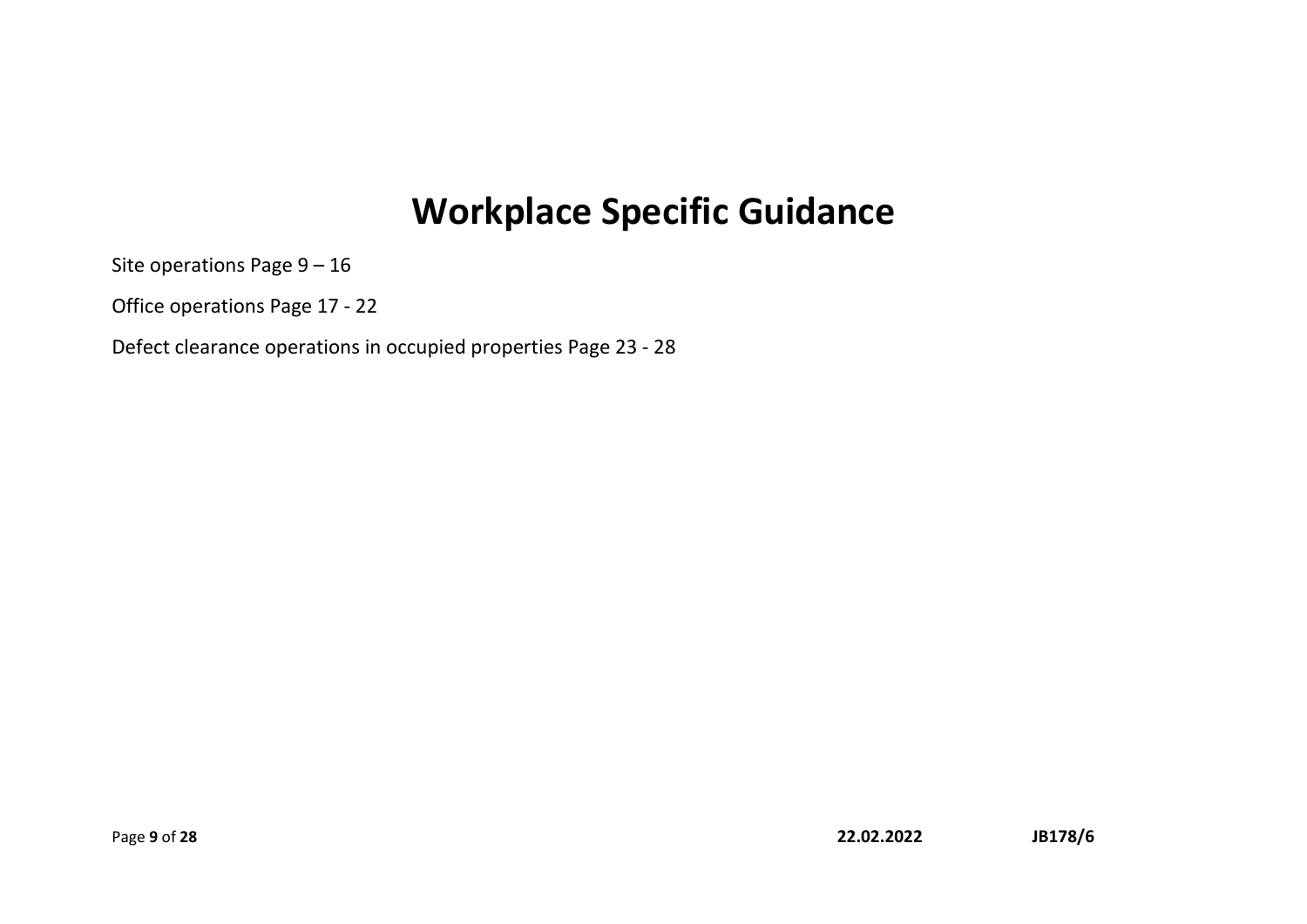## **Site Operations**

Information and instruction via the Jessup Brothers Limited COVID-19 site safety operating procedures. This has been prepared after consulting all relevant advice & guidance and Government Working Safely During COVID-19 in Construction and Other Outdoor Work.

- COVID awareness Toolbox Talks will be completed on a regular basis by Site Management teams at all Jessup sites.
- **From 1st April 2022**. The Government will remove the health and safety requirement for every employer (& contractor) to explicitly consider COVID-19 in their risk assessments.
- Until this date every site is required to have a site-specific risk assessment. Additional site-specific measures to be added after consideration of the guidance set out in our COVID-19 RAMS and the circumstances of that site, i.e., number of site personnel, layout of site etc.
- The Jessup SHEQ department will be carrying out regular COVID-19 compliance surveillance a part of monthly SHEQ audits to ensure site operatives are not wilfully acting in a manner to increase the risk of COVID 19 spread. If anyone on site is not following the COVID-19 Safe Operating Procedures & control measures set out within the COVID 19 RAMS & Site Rules, then they may be issued with a Health & Safety Non-Compliance Notice. Depending upon the severity of the matter the operative may be suspended from the site with immediate effect. Employees of Jessup Brothers Limited may also be subject to disciplinary action.
- Staff & contractors are still encouraged to partake in regular at home lateral flow testing.
- In line with Government guidance social distancing has been removed. However, staff are asked to respect individual people's boundaries and staff should feel empowered to ask colleagues to maintain social distancing if they do not feel comfortable. It must be kept in mind not everyone's response to restrictions is the same.
- It is good practice for site plant and equipment to have hand sanitiser bottles inside cab spaces.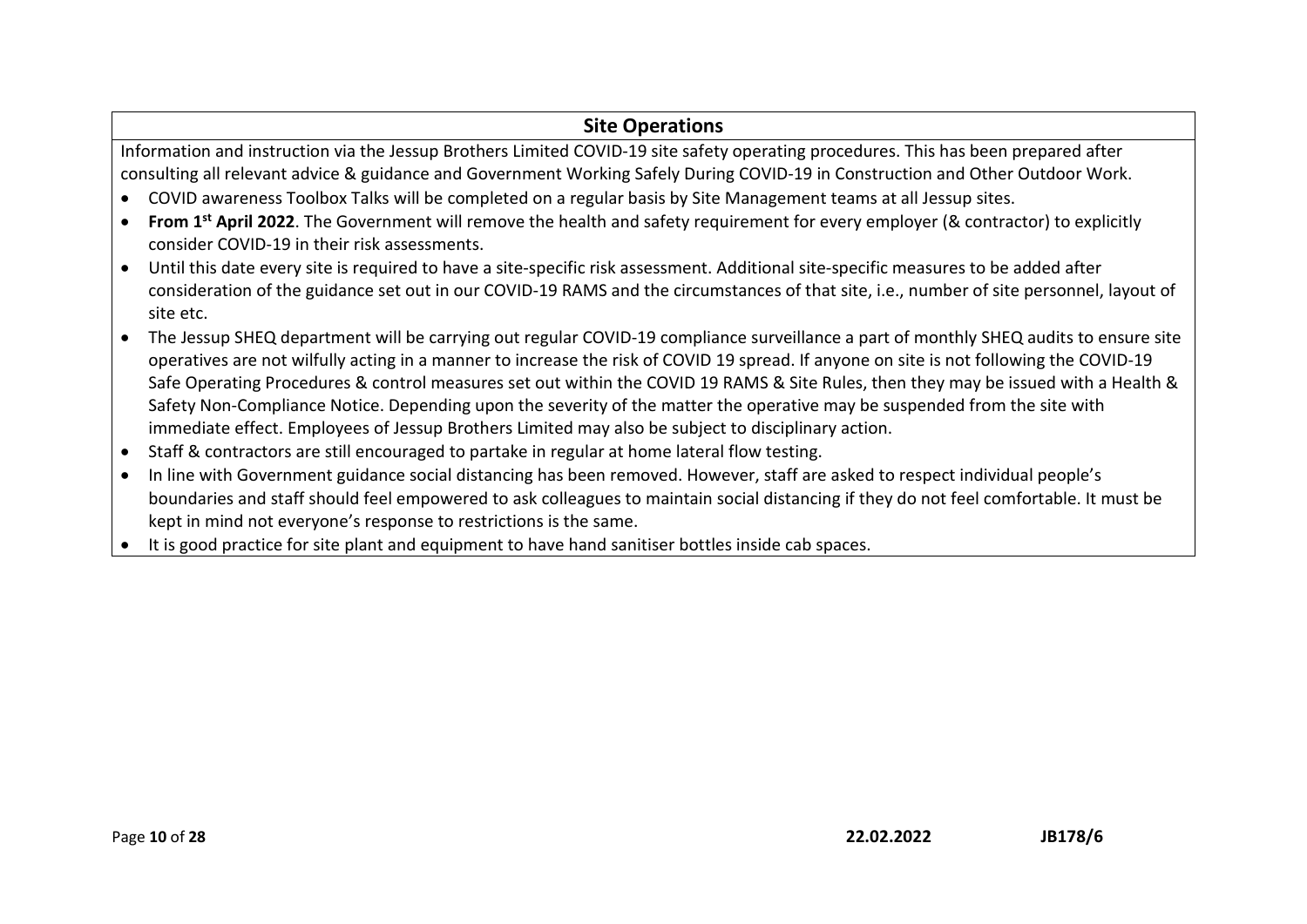### **Travel to Work**

Communication to site workers that:

- When travelling to work in one vehicle consider
	- use fixed travel partners
	- do not sit face-to-face
	- open windows
	- --cleaning shared vehicles between shifts or on handover.
- If public transport is used, staff are encouraged to wear a face covering in order to minimise the risk of spreading the virus.

## **Site Access and Egress Points**

- Use signage to remind workers not to attend if they have symptoms of Coronavirus (Covid-19) and to follow advice
- Encourage all workers to wash their hands for 20 seconds using soap and water when entering and leaving the Site & regularly use hand sanitiser throughout the day.
- Continue to regularly clean common contact surfaces in gates, office, access control and delivery areas, telephone handsets and desks, particularly during peak flow times
- Where practicable reduce the number of people in attendance at site inductions and consider holding them outdoors wherever possible
- Where loading and offloading arrangements on site will allow it, drivers should remain in their vehicles. Where drivers are required to exit their vehicle; they should be advised to wash or sanitise their hands before handling any materials and must have access to welfare facilities
- The Site Manager is responsible for monitoring compliance.
- Face coverings are no longer required by law. However, the government recommends that people continue to wear face coverings in crowded, enclosed spaces. Where worn correctly, this may reduce the risk of transmission to themselves and others. Be aware that workers & visitors may choose to wear a face covering in the workplace.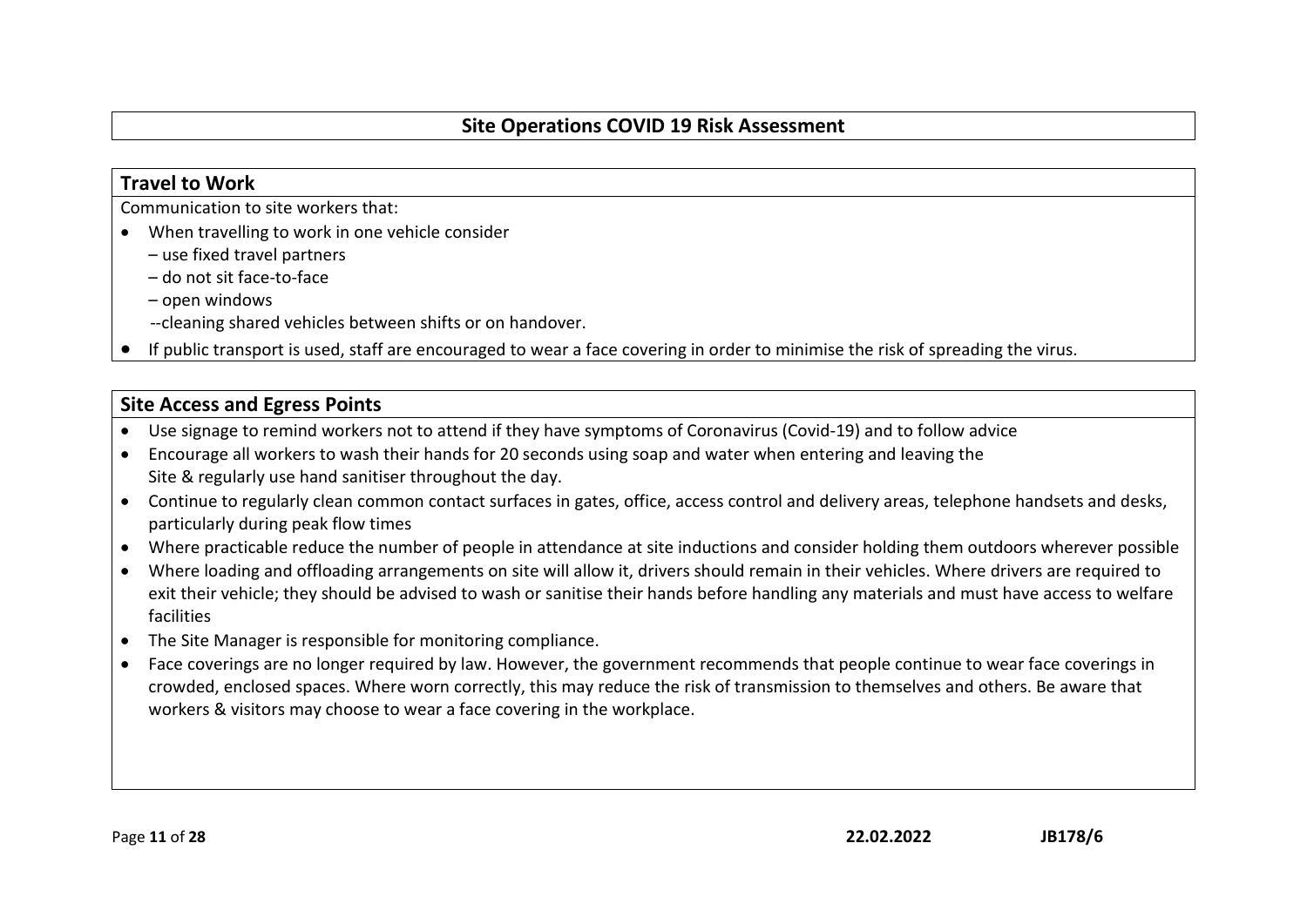#### **Signing in**

• Operatives are encouraged to provide their own pens to sign in and out daily. It is still critical that everyone attending site signs in/out daily.

#### **Inductions & COVID 19 Toolbox Talks**

- COVID 19 toolbox talks remain a key awareness tool across sites. Site Managers are to deliver the COVID 19 toolbox talk on a regular basis with site teams.
- Site Managers are encouraged to carryout site inductions externally when weather permits. Where they must be carried out internally then the number of persons attending must be kept to a reasonable number to reduce the potential for spread.

#### **Deliveries**

- Where possible delivery drivers are to be asked to remain their cab during loading and unloading operations.
- Most suppliers have suspended the need to sign for deliveries.

#### **Hand Washing**

- All workers to be given suitable facilities to their wash hands.
- Signs communicating the need to wash hands regularly at relevant points across the site.
- Adequate supplies of soap and fresh water is readily available and kept topped up at all times.
- Hand sanitiser (minimum 70% alcohol based) is to be located at site entrance points, in office and welfare facilities.
- Hand washing facilities are regularly cleaned.
- All shared surfaces, door handles, toilets, cubicle doors, sinks, hand dryers must be cleaned with disinfectant on a regular basis.
- Suitable and sufficient rubbish bins for hand towels with regular removal for disposal.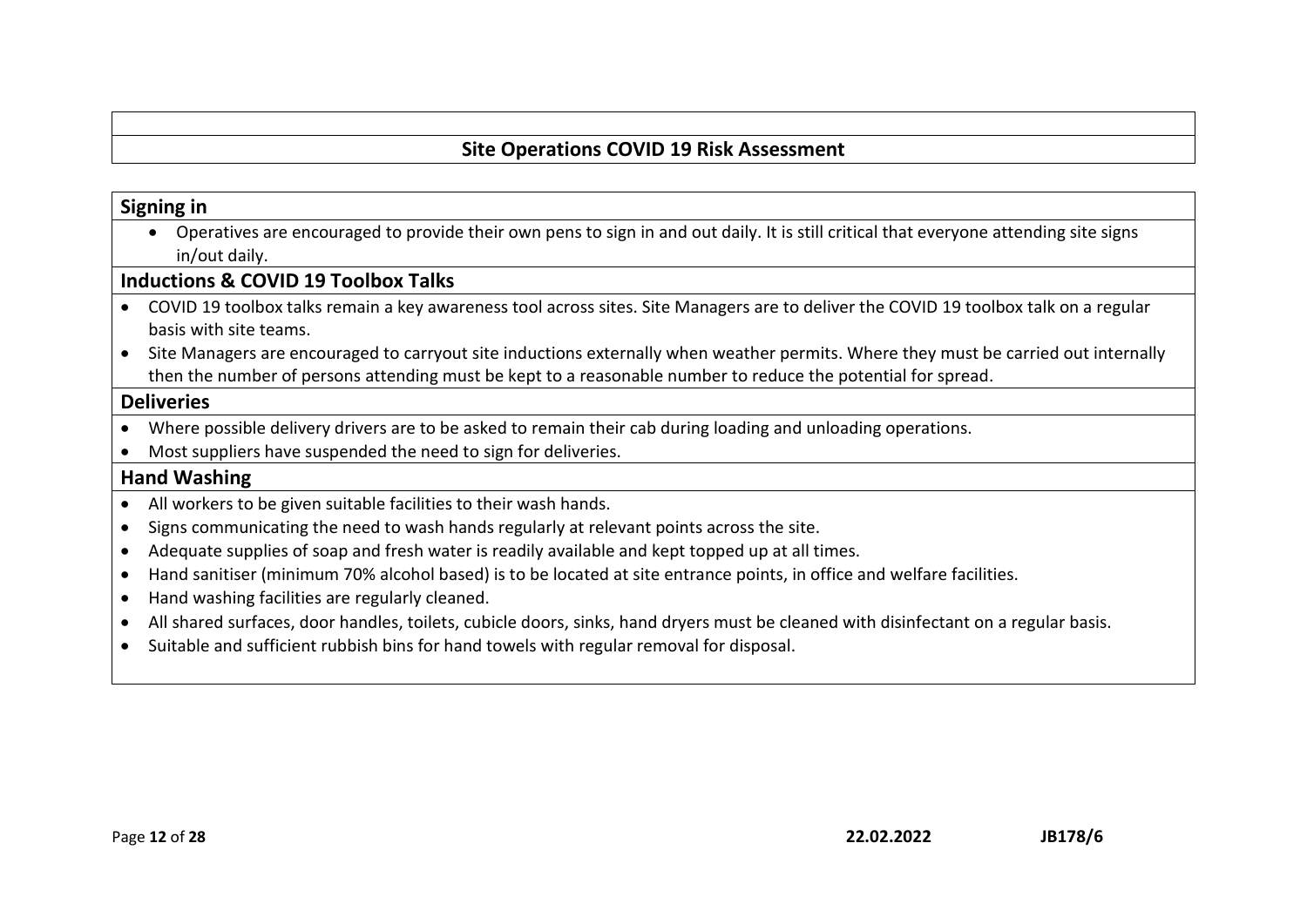### **Site Office**

- Signage at office entrance advising use of sanitiser on entry and exit.
- Desks/Tables and all shared surfaces, taps, kettles, microwaves, door handles, chairs and access stair handrails must be cleaned with disinfectant on a regular basis.
- Office spaces are to continue to be well ventilated to allow the free flow of air during operational hours.

## **Site Meetings & Visitors**

- On site clients site meetings are permitted however, some delegates may still choose to attend virtually using Teams where practicable.
- Persons that fall within the vulnerable COVID 19 definition must make their own assessment if they wish to attend site or meetings in person or virtually via Teams.
- All visitors to site are encouraged to wash hands and entry and exit to site and apply hand sanitiser.
- Meeting room spaces are to continue to be well ventilated to allow the free flow of air during the meeting.
- Face coverings are no longer required by law. However, the government recommends that people continue to wear face coverings in crowded, enclosed spaces. Where worn correctly, this may reduce the risk of transmission to themselves and others. Be aware that workers & visitors may choose to wear a face covering in the workplace.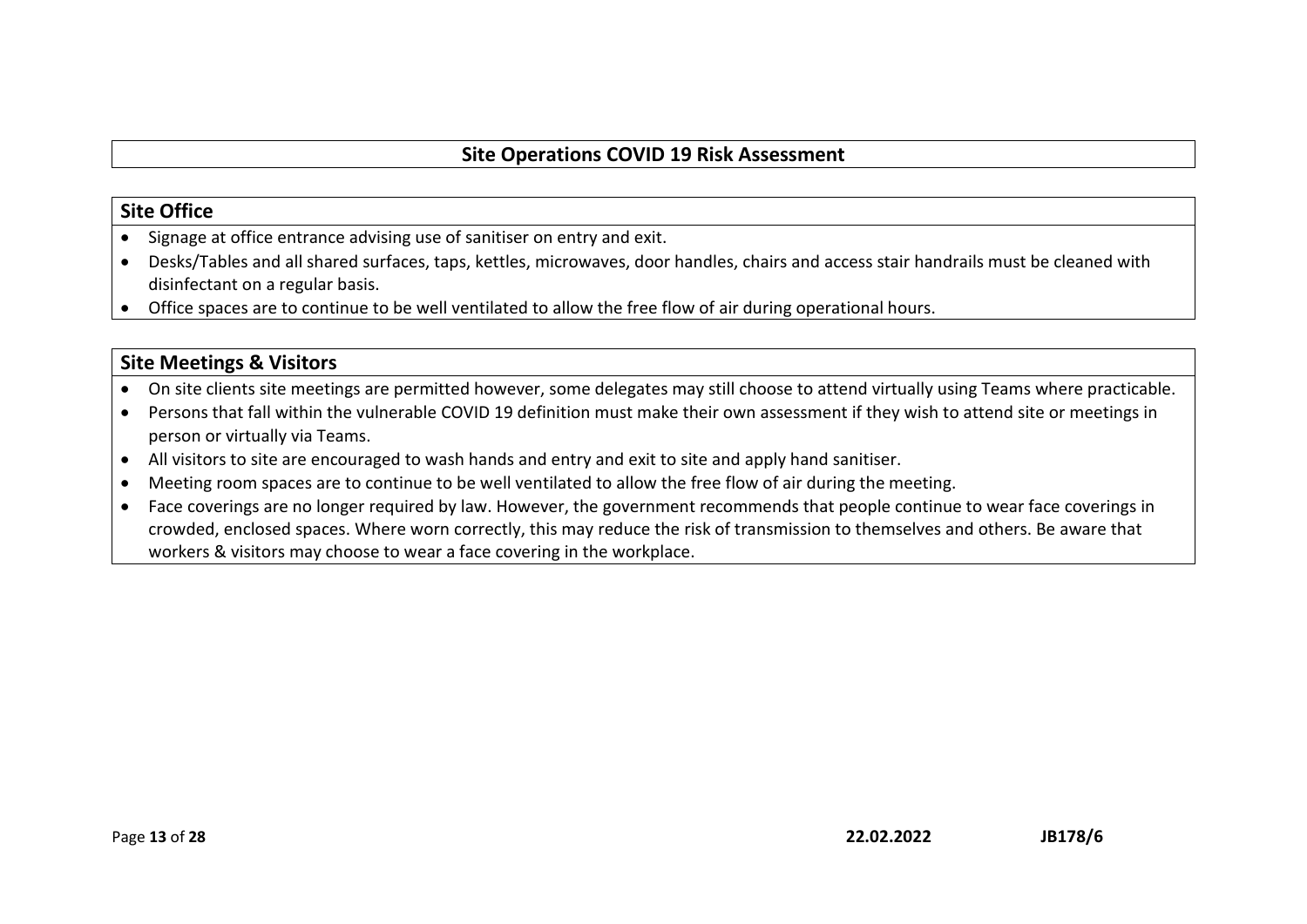### **Toilet Facilities**

- Wash or sanitise hands before and after using the facilities
- Advise all workers to wash or sanitise hands before and after using the facilities.
- Cleaning regime for toilets, all shared surfaces, door handles, toilets, cubicle doors, sinks, hand dryers must be cleaned with disinfectant on a regular basis throughout the day.
- Provide regular cleaning products and direct all operatives to clean the facilities after use.
- Provide suitable and sufficient rubbish bins for hand towels with regular removal and disposal.

## **Plant & Equipment**

- It is good practice for site plant and equipment to have hand sanitiser bottles inside cab spaces.
- Equipment used by multiple operatives must have shared surfaces such as handles and start buttons, pull cord handles wiped with hand sanitiser between use.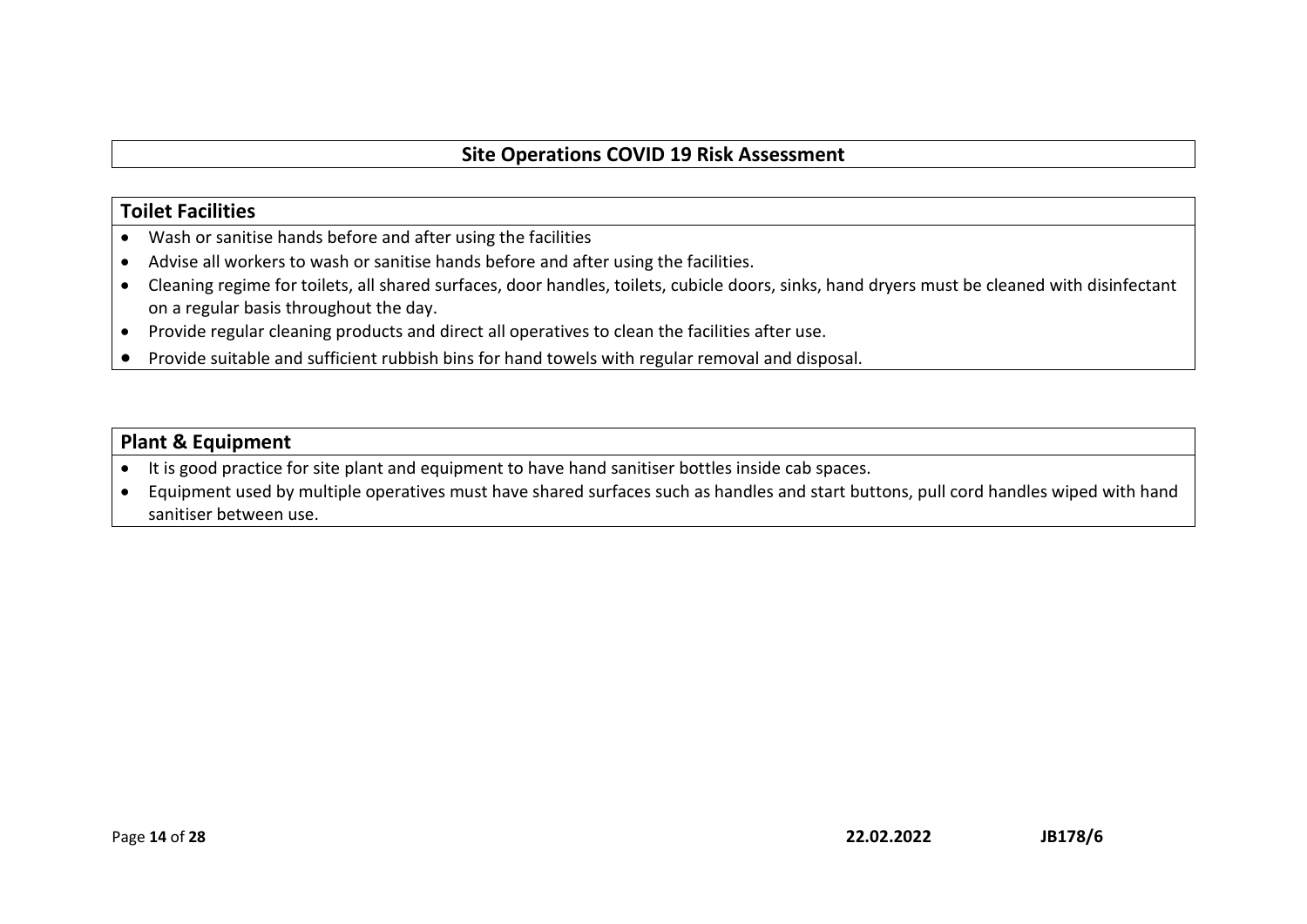#### **Canteen and Rest Areas**

- Drinking water must be provided with enhanced cleaning measures of the tap mechanism introduced
- All shared surfaces, taps, kettles, microwaves, door handles, chairs and access stair handrails must be cleaned with disinfectant on a regular basis throughout the day.
- Hand cleaning facilities or hand sanitiser must continue to be available at the entrance to any room where people eat and should be used by workers when entering and leaving the area.
- All rubbish should be put straight in the bin and not left for someone else to clear up
- Tables must be cleaned regularly throughout the day.
- Shared crockery, eating utensils, cups etc. should not be used unless they are disposable or washed and dried between use
- Everyone using the canteen facilities should be advised to wash their hands often with soap and water for at least 20 seconds before and after handling food
- Office staff and workers may use the same rest areas.
- Canteen spaces are to continue to be well ventilated to allow a trickle flow of fresh air throughout site operational hours and secured each evening.
- Site Managers and contractor's foreman and team leaders a responsible for monitoring compliance.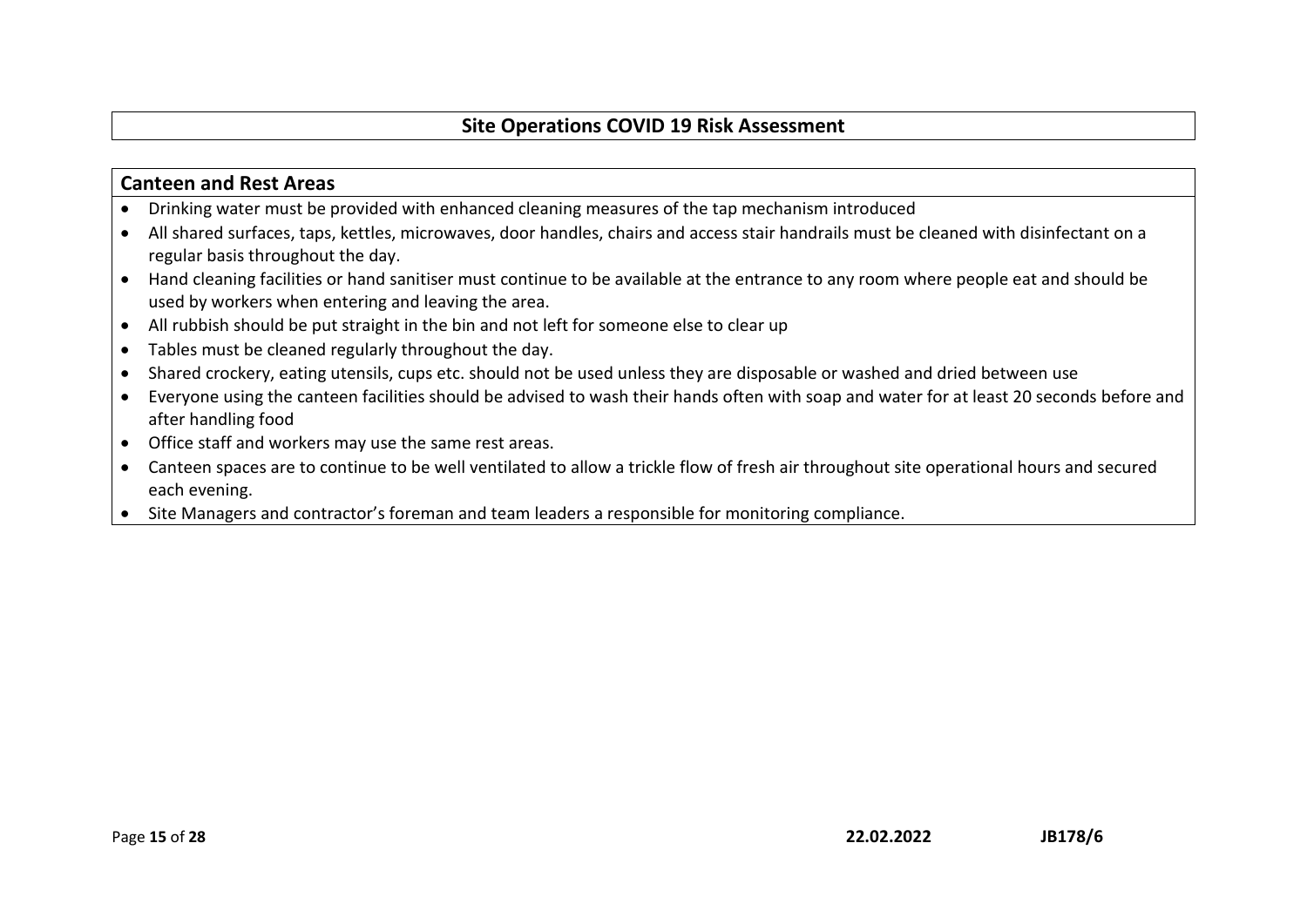#### **Shower, Changing Rooms & Drying Rooms**

- Are to be cleaned using disinfectant on a regular basis throughout the day.
- Wash or sanitise hands before and after using the facilities
- Provide suitable and sufficient rubbish bins for hand towels with regular removal and disposal

#### **Planning Work to Avoid Close Working**

- Whilst social distancing is no longer a legislative requirement staff are asked to respect individual people's boundaries and staff should feel empowered to ask colleagues to maintain social distancing if they do not feel comfortable. It must be kept in mind not everyone's response to restrictions is the same.
- Where close working is required, staff are advised that these should be carried out as side by side working or back-to-back working rather than face to face where practicable.
- Regularly clean common touchpoints, doors, buttons, handles, vehicle cabs, tools, equipment etc throughout the day.
- Increase ventilation in enclosed spaces by opening doors and windows to allow a trickle flow of fresh air through the space. Fire doors; however, must not be propped open.
- Workers are advised to wash their hands before and after using any equipment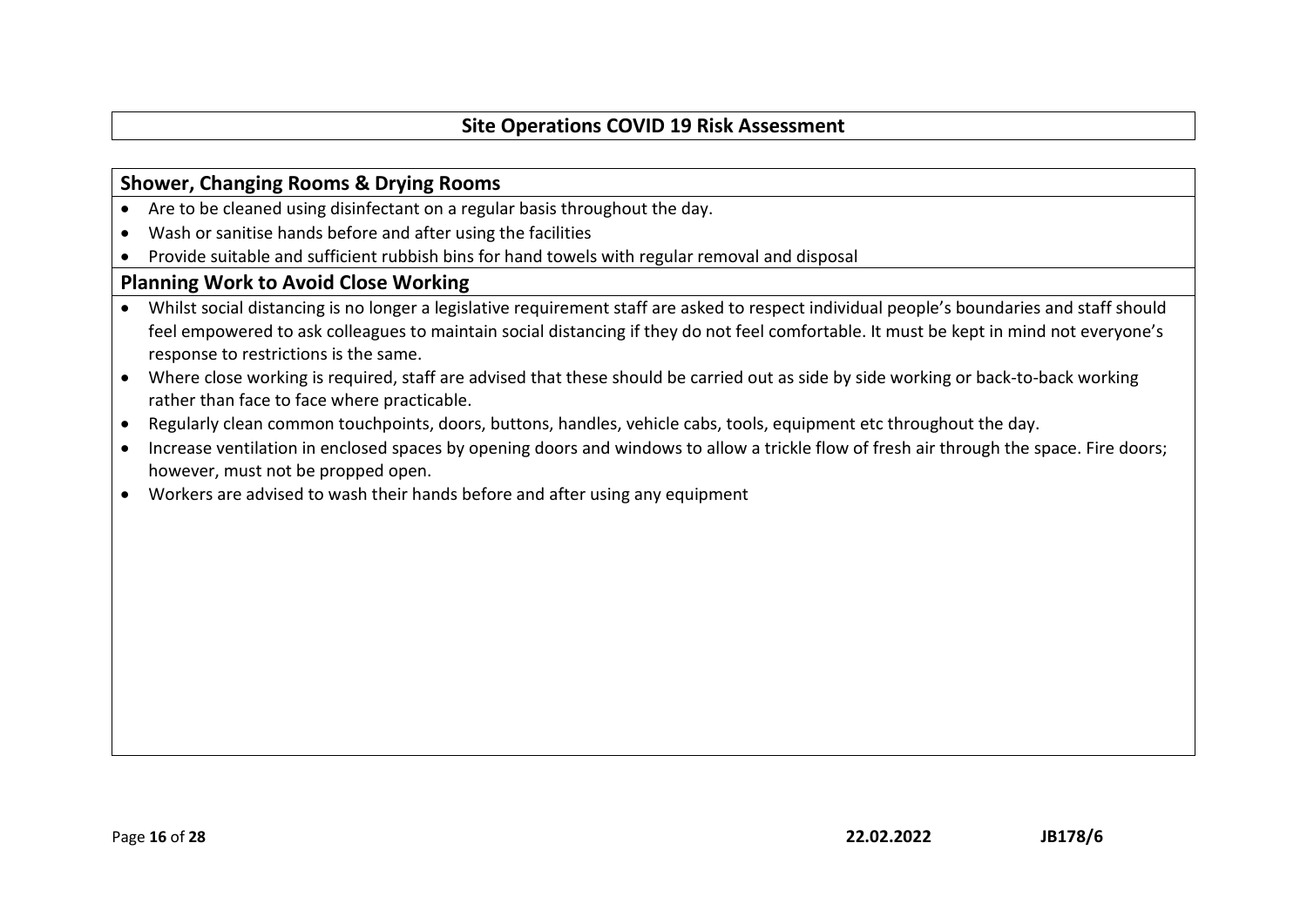#### **Cleaning**

- Cleaning procedures across the site, particularly in communal areas and touch points.
- All shared surfaces, taps, kettles, microwaves, door handles, chairs and access stair handrails must be cleaned with disinfectant on a regular basis throughout the day.
- Cleaning of all areas used for eating, thoroughly cleaned at regular intervals throughout the day, including chairs and door handles.
- Rubbish collection and storage points increased and emptied regularly throughout and at the end of each day.
- Site Operatives carrying out cleaning regime to be given instruction and training on the cleaning regime.
- Procedure identified for cleaning after a known or suspected case of worker falling ill with symptoms of the COVID-19 virus whilst on site.

#### **Shower, Changing Rooms & Drying Rooms**

- Enhanced cleaning of all facilities throughout the day and at the end of each day.
- Suitable and sufficient rubbish bins in these areas with regular removal and disposal.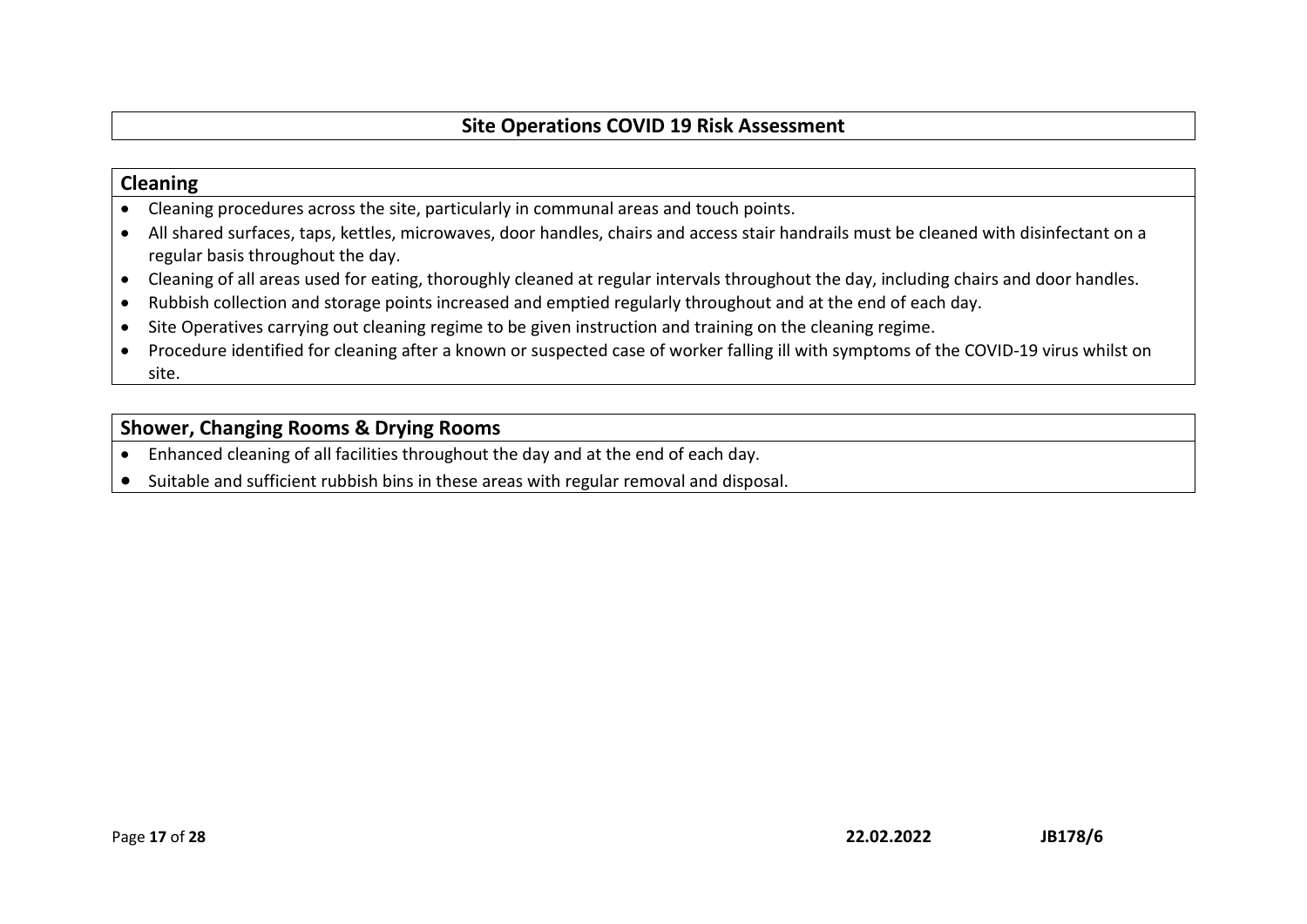## **Office Operations**

Information and instruction via the Jessup Brothers COVID 19 safe operating procedures guidance. This has been prepared after consulting all relevant guidance, including the HM Government Working Safely During COVID-19 in Offices and Contact Centres.

- **From 1st April 2022**. The Government will remove the health and safety requirement for every employer to explicitly consider COVID-19 in their risk assessments.
- Until this date every work setting is required to have a site-specific risk assessment. Additional site-specific measures to be added after consideration of the guidance set out in our COVID-19 RAMS and the circumstances of that site, i.e., number of site personnel, layout of site etc.
- Office measures to be monitored by Head Office line management and the SHEQ Manager.
- Face coverings are no longer required by law. However, the government recommends that people continue to wear face coverings in crowded, enclosed spaces. Where worn correctly, this may reduce the risk of transmission to themselves and others. Be aware that workers & visitors may choose to wear a face covering in the workplace.
- Staff are still encouraged to partake in twice weekly at home lateral flow testing.
- In line with Government social distancing guidance has been removed removed. However, staff are asked to respect individual people's boundaries and staff should feel empowered to ask colleagues to maintain social distancing if they do not feel comfortable. It must be kept in mind not everyone's response to restrictions is the same.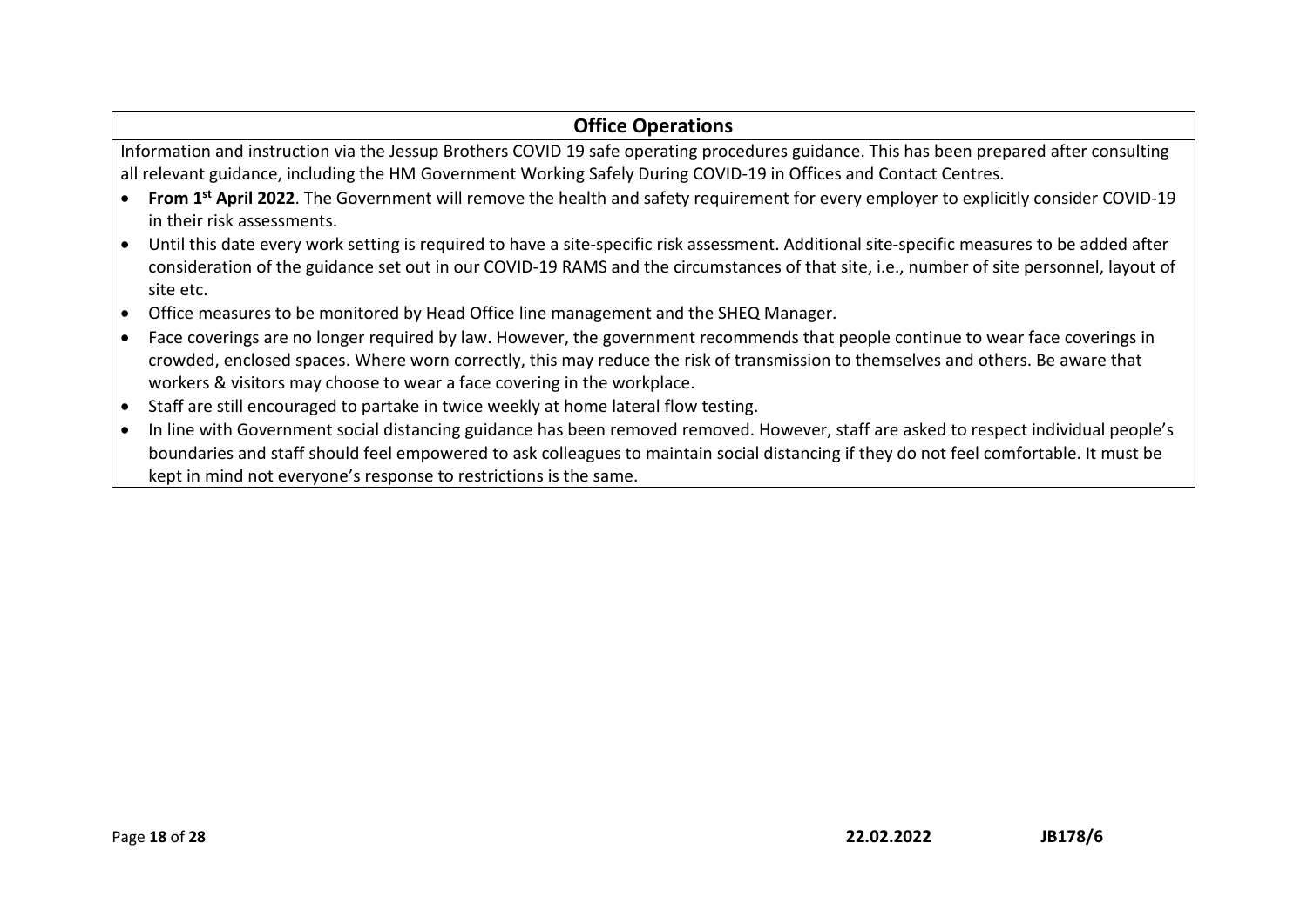### **Travel to Work**

Communication to office workers that:

- When travelling to work in one vehicle staff should consider
	- use fixed travel partners
	- do not sit face-to-face
	- open windows
	- --cleaning shared vehicles between shifts or on handover.
- If public transport is used, staff are advised to wear a face covering in order to minimise the risk of spreading the virus.

### **Working Arrangements**

- Car sharing for the purposes of work travel is permitted, however, staff are advised to open car windows to allow trickle ventilation.
- External visitors to Head Office are permitted
- If hot desking that staff are advised to ensure the desk spaces are sanitised using the anti-bacterial wipes provided.
- Visits by Head Office staff to site are permitted.
- Anyone waiting for a COVID 19 test results are **advised NOT** attend any Jessup Brother Construction Site or Head Office even if they are non-symptomatic.
- Continue to ensure windows are opened sufficiently to allow a trickle flow of fresh air ventilation within office spaces.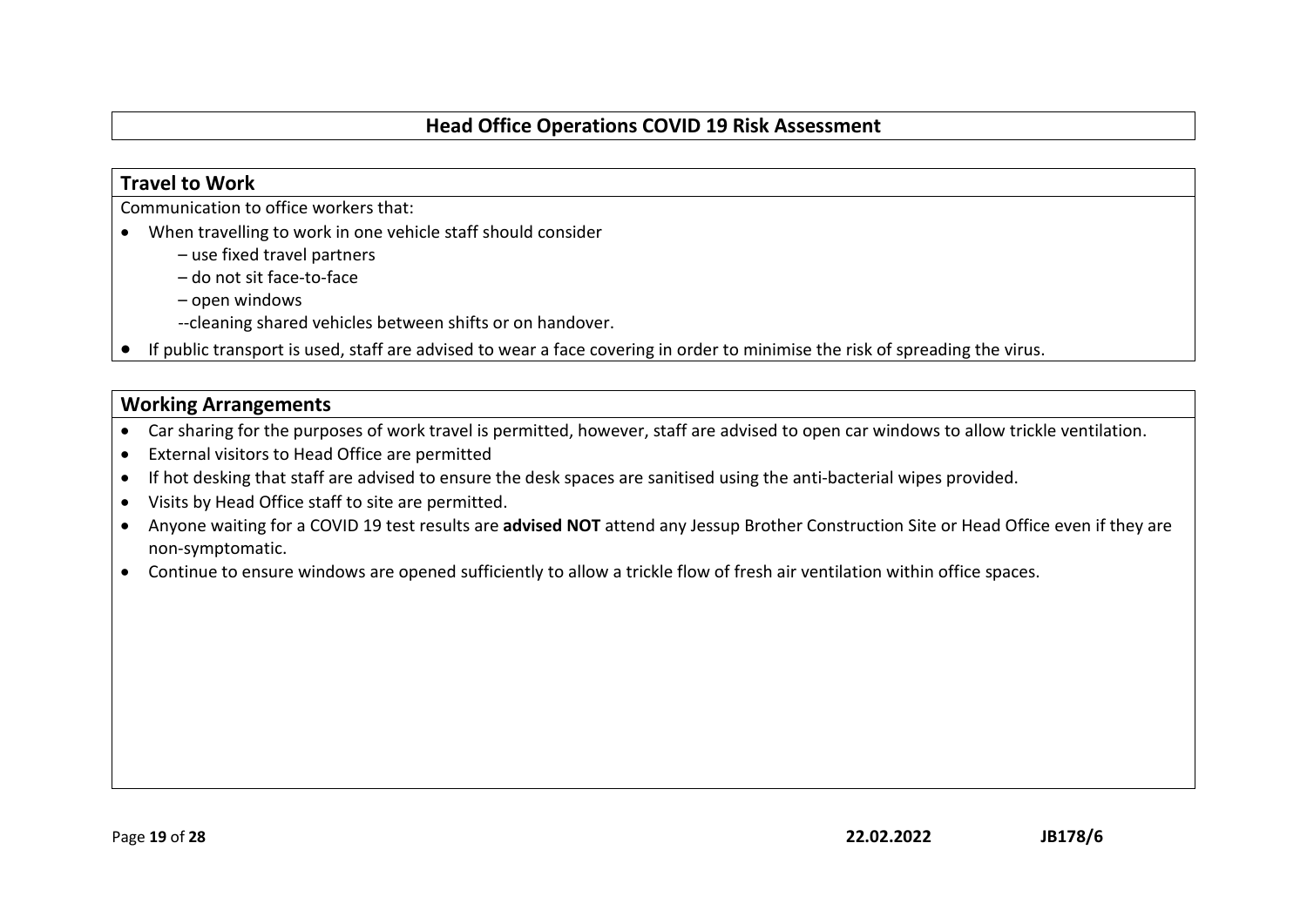#### **Layout of the office environment**

- Staff are encouraged to respect colleagues' personal space to minimise the potential for virus spread.
- Fixed sneeze screen partitions between workstations will remain in place where desks face one another so that if someone coughs or sneezes it inhibits the spread of germs. The roll up screen can be raised if staff on either side of the roll up screen agree.
- If hot desking staff are advised to ensure that the desk spaces are sanitised using the anti-bacterial wipes provided before and after use.
- Regular use of hand-washing facilities encouraged.
- Continue to ensure windows are opened sufficiently to allow a trickle flow of fresh air ventilation within office spaces.
- Where shower and changing room facilities are provided, it should be communicated that these should be clear of personal items.

## **Hand Washing & Good Hygiene**

Office personnel encouraged:

- To wash their hands thoroughly once they arrive and before setting to work, before and after eating and before they leave. Hands also to be washed regularly for 20 seconds throughout the day.
- To cover any coughs or sneezes with a tissue, then dispose in a bin and immediately wash their hands.
- Avoid unnecessary touching of surfaces when traversing the building. Hand sanitiser (minimum 70% alcohol based) provided as an additional measure in areas where there is regular touching, such as photocopiers/ printers etc. and other locations across the office.
- Staff are encouraged to clean hand washing facilities following use.
- Fabric hand towels replaced with paper towels for hand drying.
- Sanitiser wipes are provided for the cleaning of kettles/ hot taps, clean handles etc by staff after use.
- Cleaning products available in toilets and kitchens and all staff asked to wipe down surfaces before and after using these facilities.
- Contract cleaners will attend the office regularly to sanitise shared surfaces kitchen canteen and toilet facilities using COVID 19 complaint consumables.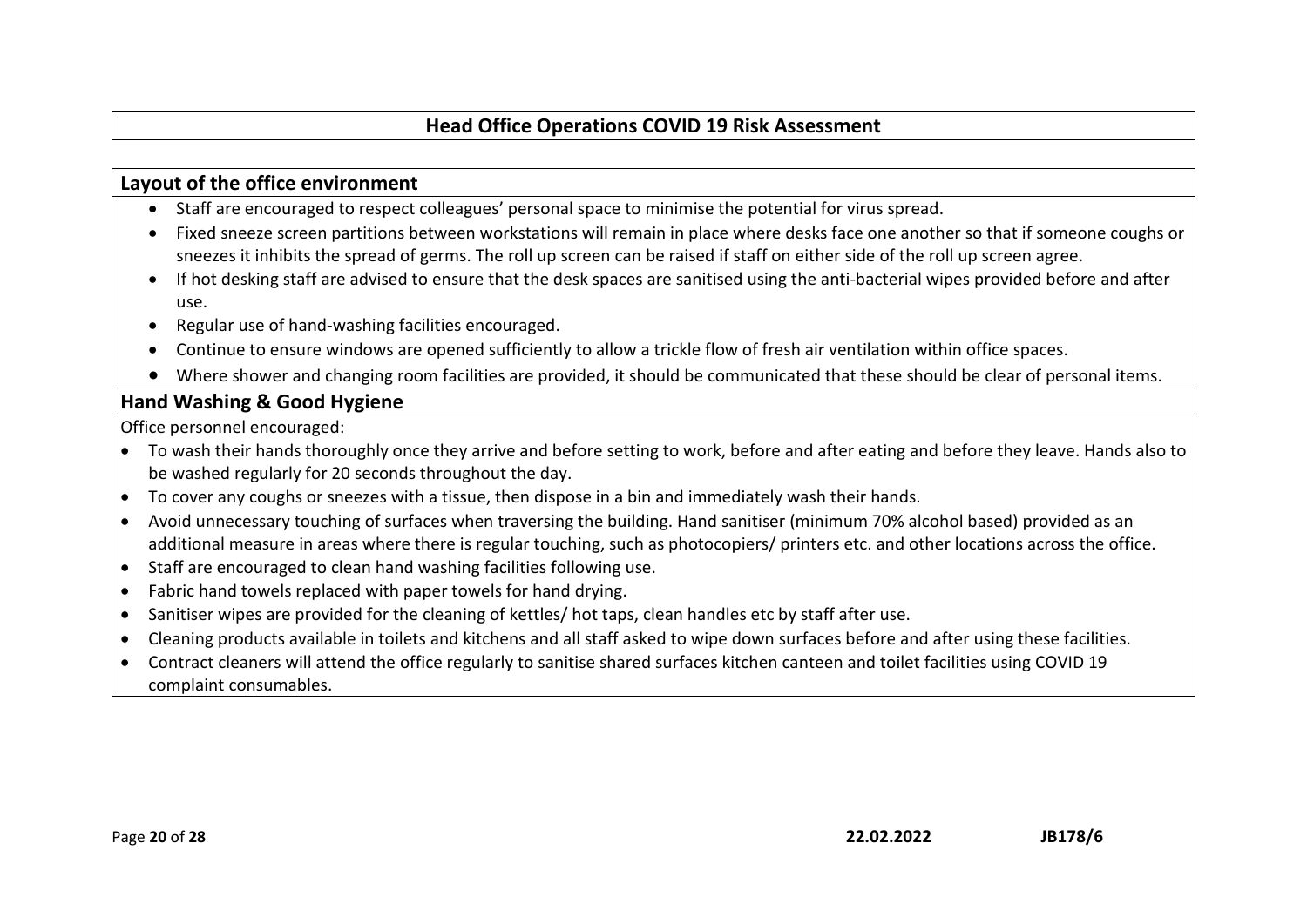#### **Meetings & Site Visitors**

- External visitors to Head Office are permitted.
- Reception staff will collate test & trace contact information of all visitors to Head Office.
- When a person that falls within the vulnerable COVID 19 definition is to attend additional consideration to reducing numbers within meeting spaces further to reduce the risk of transmission.
- Continue to ensure windows are opened sufficiently to allow a trickle flow of fresh air ventilation within meeting spaces.

#### **Paperwork**

- Where possible paperwork should be sent or distributed in electronic format.
- They should wash hands thoroughly or use hand sanitiser (minimum 70% alcohol based) as soon as possible after paperwork dealt with.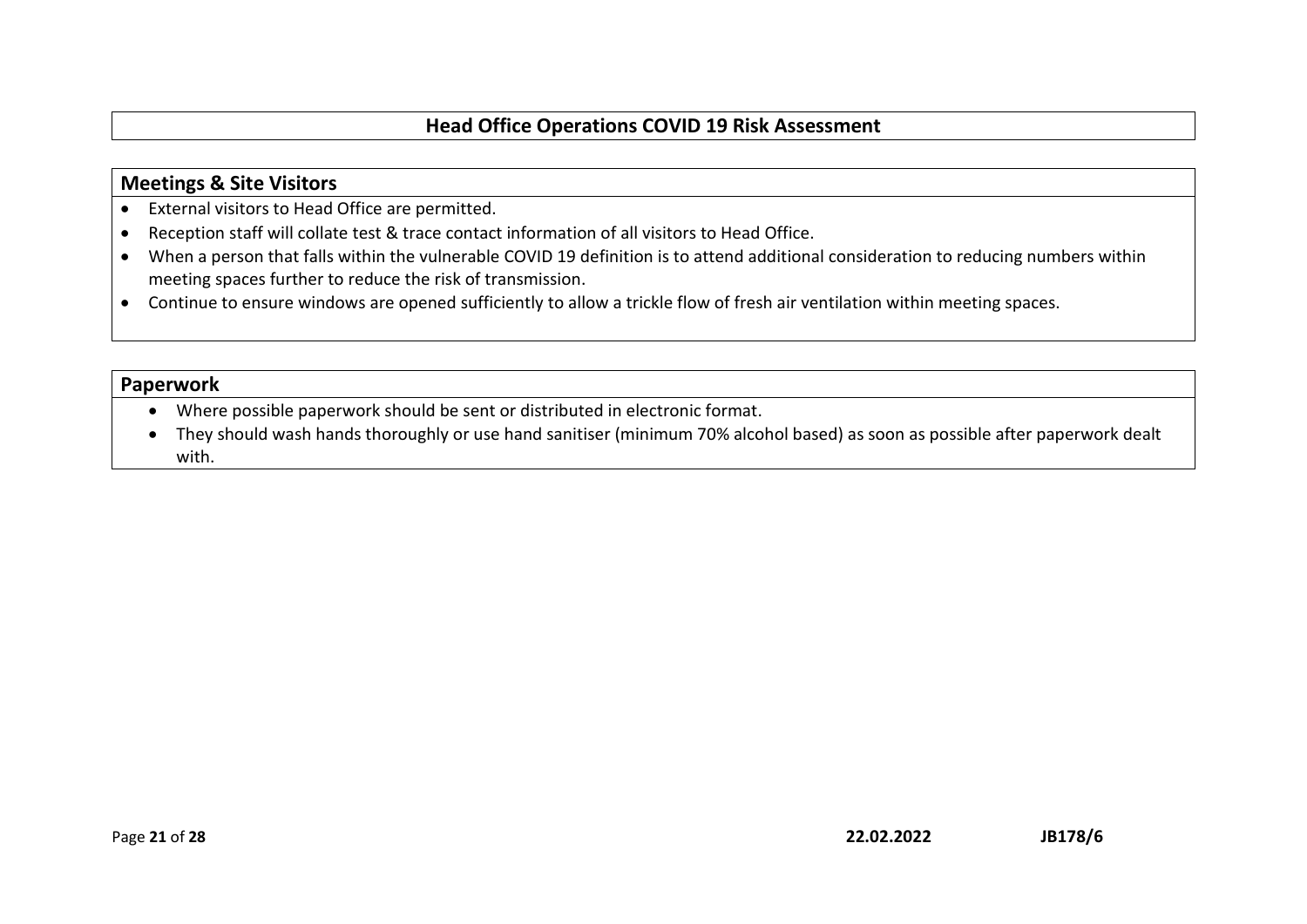#### **Cleaning**

Cleaning procedures in place across the office, particularly in communal areas and touch points including:

- Taps and washing facilities.
- Toilet flush and seats.
- Door handles and push plates.
- Handrails on staircases and corridors.
- Staff using canteen and kitchen areas asked to clean areas down when they have finished using them.
- All areas used for eating, which must be thoroughly cleaned at regular intervals by the office contract cleaners, including chairs and door handles.
- Telephone equipment.
- Keyboards, photocopiers and other office equipment.
- Shower and changing facilities.
- Rubbish collection and storage points increased and emptied regularly.
- Frequent cleaning of work areas and equipment between uses, using usual cleaning products.
- Office areas are to have hand sanitiser (minimum 70% alcohol based) available and are regularly cleaned.
- Office personnel encouraged to clean their own workstations at the end of their working day, even if they plan to be working at the same desk the next day.
- Procedure identified for cleaning after a known or suspected case of employee falling ill with symptoms of coronavirus whilst in the office.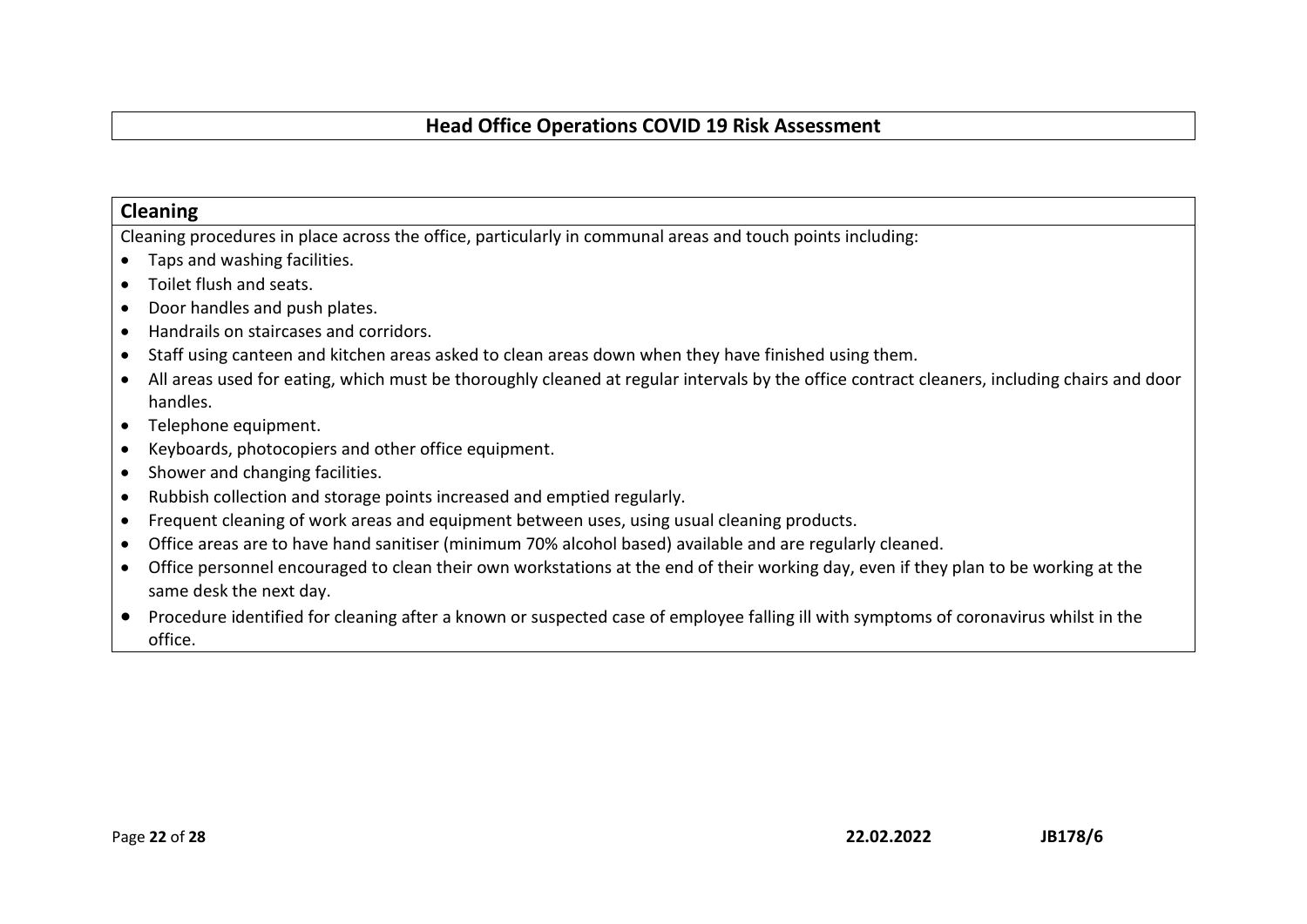#### **Reception Areas**

- Control of entry system to be used to control flow of visitors into the main reception area.
- Any visitors to the office are to be briefed on the Head Office COVID 19 control measures.
- Admin staff manning reception are to test & trace contact information from the visitor and complete the visitor's records on their behalf.
- Head Office staff are to use the facility on Teams to sign in and out of Head Office when leaving to visit site.
- All delivery drivers have a right to use welfare facilities in the premises they visit as part of their work. If a delivery driver, requests to use the welfare facilities this request will not be refused. In this situation the delivery driver is to be requested to was hands on entry and exit and apply hand sanitiser.
- Communication that care should be taken when handling post and a system in place to minimise the risk. Staff are to wash their hands for 20 seconds or use hand sanitiser (minimum 70% alcohol based) after handling post and deliveries.
- Cleaning materials available for goods and merchandise entering an office that are identified as being high risk i.e., country of origin etc.
- Staff manning reception advised to be extra diligent in handwashing, and regularly sanitising their hands.
- Continue to ensure windows are opened sufficiently to allow a trickle flow of fresh air ventilation within reception & admin spaces.

#### **Office Signage**

Appropriate signage erected throughout the office.

- COVID-19 Symptoms signs displayed in the Head office area.
- Hand washing guidance notices displayed to welfare and kitchen areas.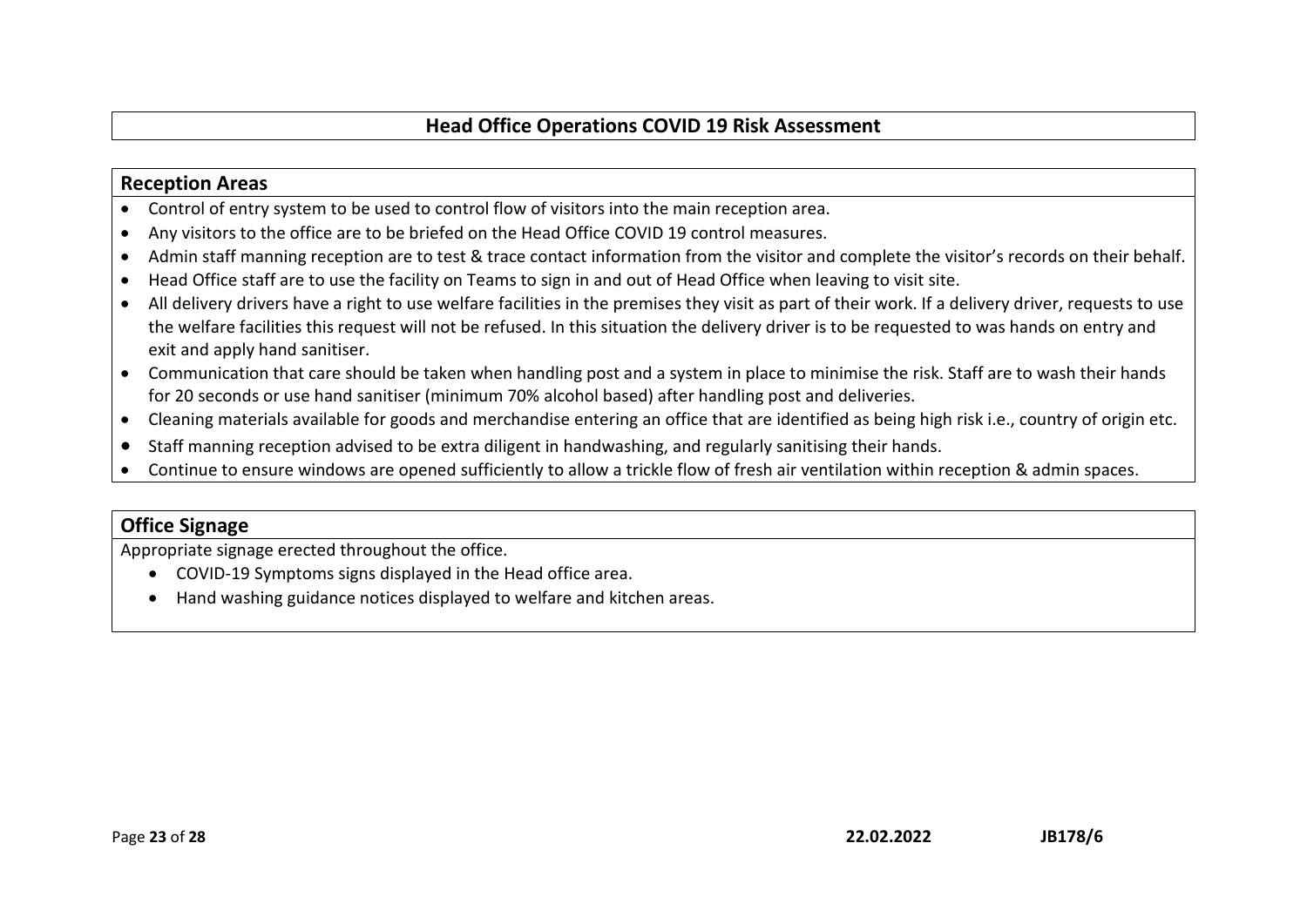**Defect clearance operations in occupied properties**

Information and instruction via the Jessup COVID 19 arrangements for defect clearance document.

Following changes in workplace arrangements for working during COVID 19 that were previously announced 21 January 2022 Jessup will continue attendance at routine defects

This has been prepared after consulting all relevant guidance, including the HM Government Working Safely During COVID-19 in Other People's Homes.

Routine customer care work on our sites is risk based on the COVID 19 guidance.

Defect clearance actions will be addressed in order of level of risk and priority.

All personnel carrying out this work in a customer's home must follow the relevant Safe Operating Procedure.

Most activities will be able to be done as a one-person operation. However, if this is not the case, the other people's

involvement will be limited to the particular work activity where they are required. If the activity requires more than one

person, a risk assessment will be conducted, and measures put in place to reduce the risk to as low as possible.

Working in and on customer homes measures to be monitored and enforced by the Construction Manager and the SHEQ Manager.

Staff & contractors are still encouraged to partake in twice weekly at home lateral flow testing.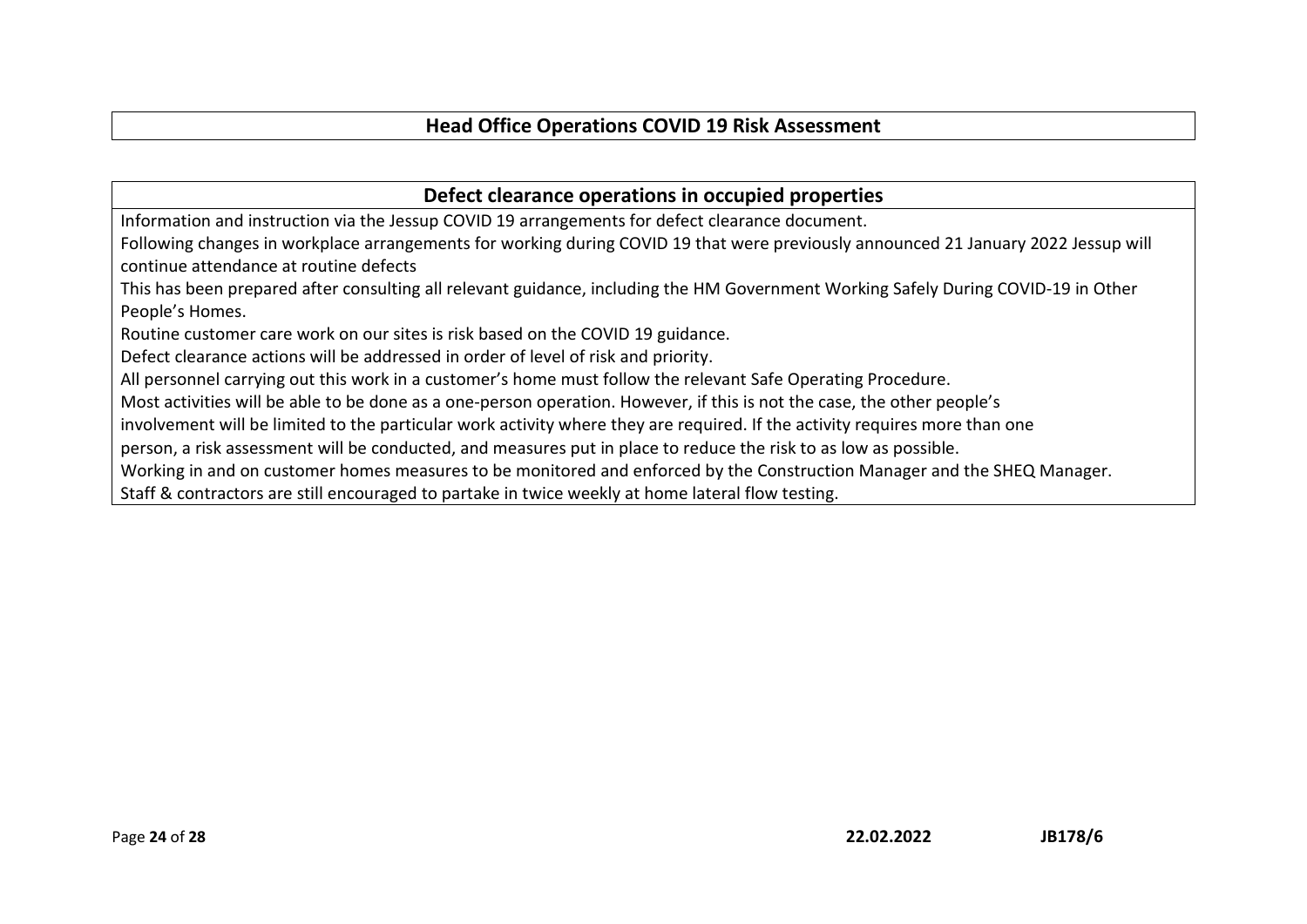### **Essential Works**

- Any operative/ contractor who has the COVID-19 virus symptoms **must not** enter someone's home.
- As a first step, the Customer Care Team and/or operative/ contractor must assess whether the works can be done without entering a customer's home, i.e., via advice over the telephone.
- If this is not possible, the Customer Care Team and/or operative/ contractor must then establish from the customer if the household is self-isolating or shielding.
- Unless the work activity in the property requires it, only one operative/ contractor should attend to the works.
- On entry to the home the operative/ contractor should wash their hands using soap and water for 20 seconds.
- The operative/contractor should wash their hands regularly, particularly after blowing their nose, sneezing or coughing, and when leaving the property.
- Where facilities to wash hands are not available, hand sanitiser (minimum 70% alcohol based) should be used, and the operative/ contractor should carry this with them at all times.
- The operative/ contractor should always maintain a safe distance (at least 1M+) from any household occupants.
- The Customer care team will ask the resident to ventilate the area if practicable by opening of windows.
- Operatives and contractors to be advised to wear nitrile protective gloves whilst inside the resident's properties.
- Should avoid touching unnecessary surfaces and go directly to the area where the work required.
- Open any windows in their work area for increased ventilation whilst they carry out the work.
- Tell the customer what surfaces and areas they have come into contact with.
- Clean any surfaces they have touched before leaving the property.
- Gloves worn whilst in the premises are to be disposed of in the resident's waste bin.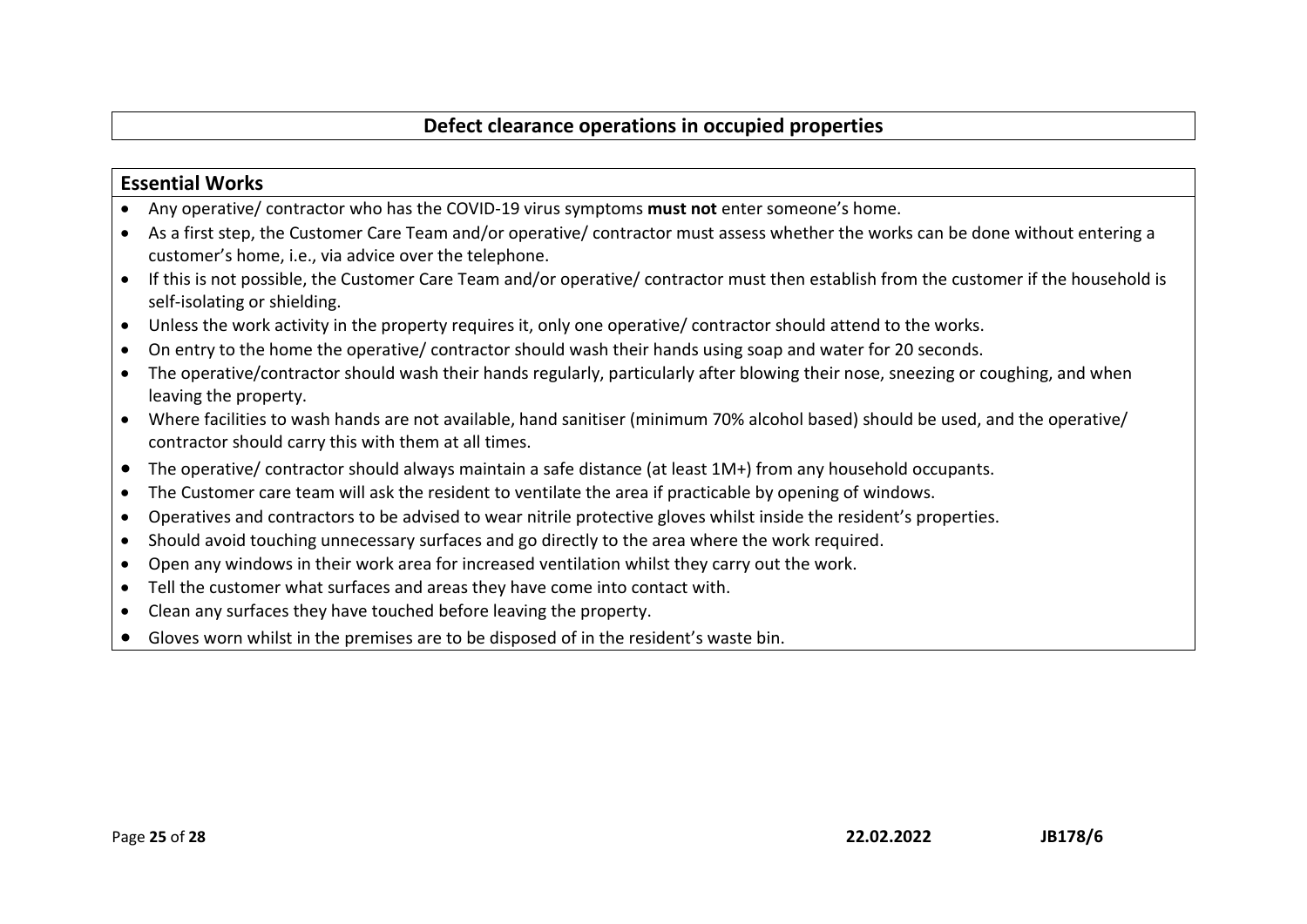### **Essential Works in properties where households are in self isolation or extremely clinically vulnerable**

- Only in exceptional emergency circumstances will attendance for defect clearance in households that are self-isolating or where residents are extremely clinically vulnerable be authorised when the COVID alert level is 3 or 4.
- All those in the home to be in a separate room with a closed door when the operative/ contractor enters the home. Communication with the customer to be via telephone. The operative/ contractor is:
- To wear appropriate PPE, such as gloves/ barrier mask.
- Open any windows in their work area for increased ventilation whilst they carry out the work.
- Clean any surfaces they have touched before leaving the property and tell the customer what surfaces and areas they have come into contact with.
- Use hand sanitiser (minimum 70% alcohol based) as soon as they leave the home.
- Wash hands thoroughly, for at least 20 seconds after leaving the home and ensure any places touched until hand washing are also cleaned.
- Wash down body and change their clothing as soon as possible after leaving the property.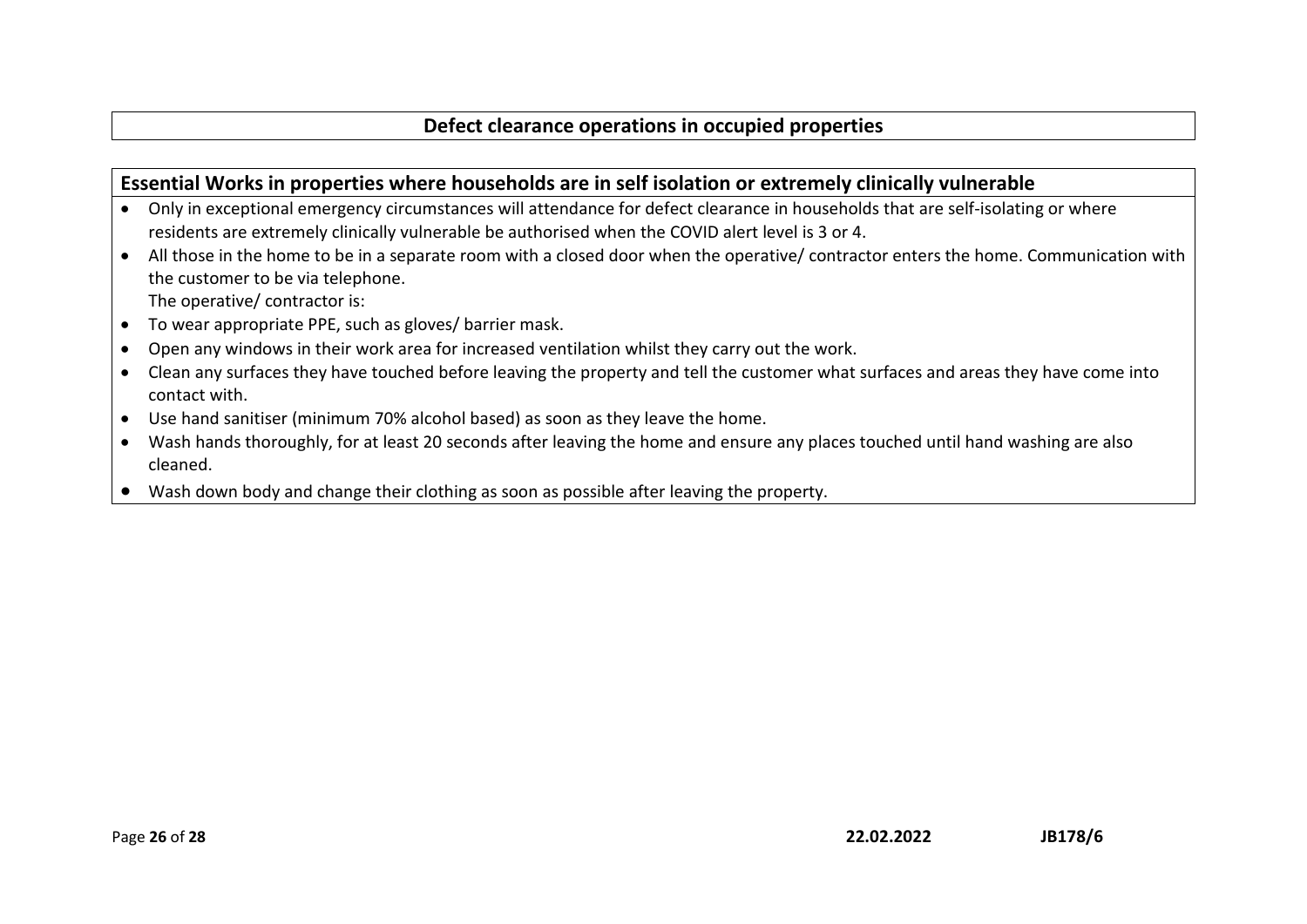#### **Essential Works in unoccupied properties**

- The customer care team must obtain permission from the resident that they are fully happy for the works to be done. If the customer expresses any doubt, then the works must be postponed.
- The resident must be asked if they have recently been to the property and if they have, to confirm that all members of their household are healthy, presenting no symptoms of COVID-19. If this is not confirmed, then the work must not take place for at least 7 days.
- The customer must be told when the works are to be done, and to not visit the property at that time. Agreed dates and times must be strictly adhered to.
- Any operative/ contractor who has the coronavirus symptoms **must not** enter the property.
- Unless the work activity in the property requires it, only one operative/ contractor should attend to the works.
- On entry to the home the operative/ contractor should wash their hands with soap and water for 20 seconds.
- The operative/ contractor should wash their hands regularly, particularly after blowing their nose, sneezing or coughing, and when leaving the property.
- Where facilities to wash hands are not available, hand sanitiser (minimum 70% alcohol based) should be used, and the operative/ contractor should carry this with them at all times.
- The operative/ contractor should avoid touching unnecessary surfaces and go directly to the area where the work required.
- If possible, the operative/ contractor should open any windows in their work area for increased ventilation whilst they carry out the work. The windows to be closed and secured before leaving the property.
- The operative/ contractor must clean any surfaces they have touched before leaving the property.
- The customer should be notified when works have been completed in the normal way.